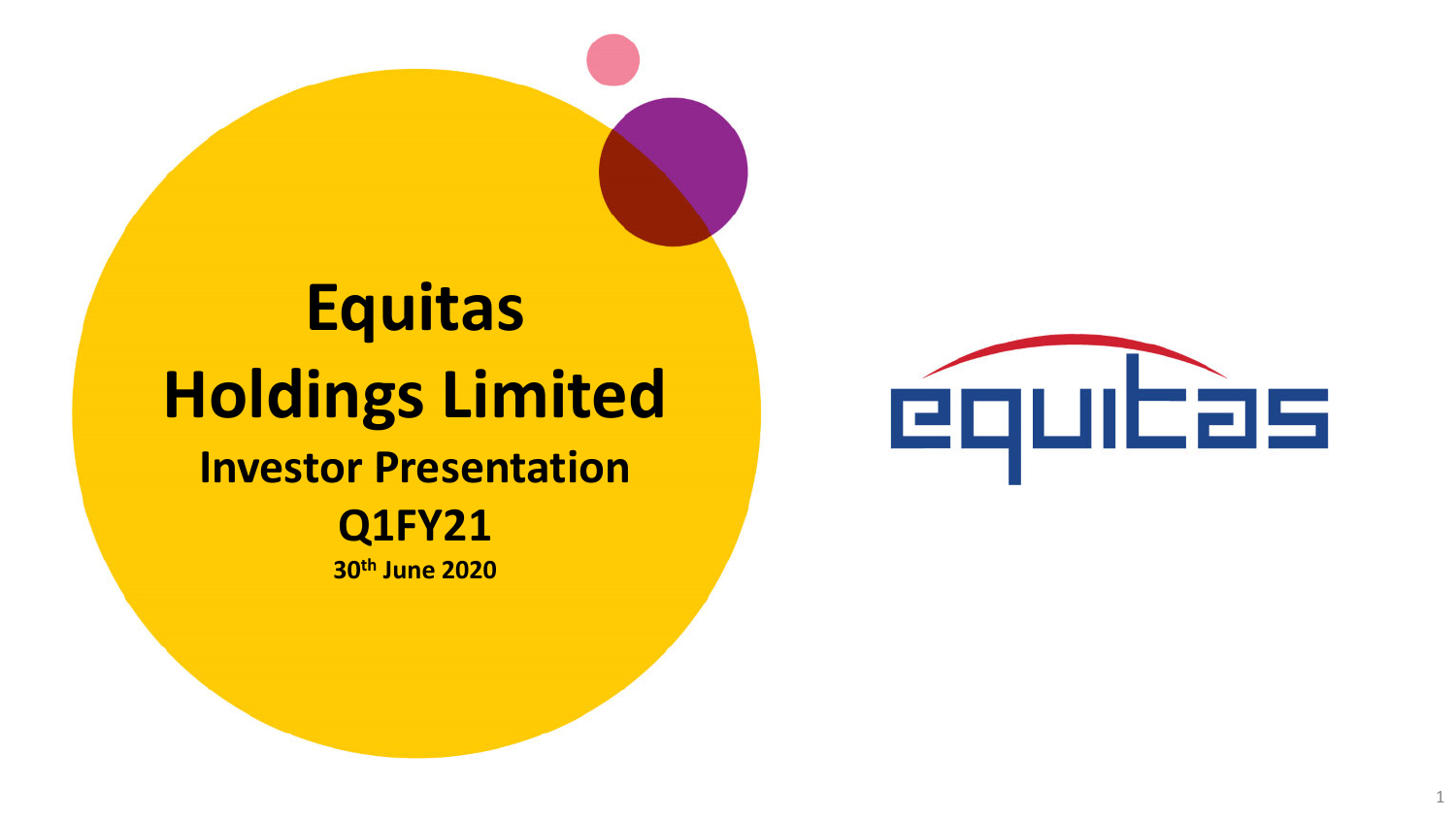### **Disclaimer**

#### **Disclaimer:**

The information in this document, including facts and figures, is being provided by Equitas Small Finance Bank Limited (the **"Bank"**) for informational purposes only and could be subject to change without notice. The information has also not been independently verified. No representation or warranty, express implied, is made as to the accuracy, completeness or fairness of the presentation and the information contained herein and no reliance should be placed on such information. The Bank or any other parties whose name appears herein shall not be liable for any statements made herein or any event or circumstances arising therefrom.

This presentation or any part of it or the fact of its, form the basis of, or be relied on in connection with, any contract or commitment therefore. This document has not been and will not be reviewed or approved by any statutory or regulatory authority in India or any other jurisdiction or by any stock exchanges in India or elsewhere This document and the contents hereof are restricted for only the intended recipient(s). This document and the contents hereof should not be (forwarded or delivered or transmitted in any manner whatsoever, to any other person, other than the intended recipients(s) or reproduced in any manner whatsoever. Any forwarding, distribution or reproducing of this document in whole or in part is unauthorized.

#### **Disclaimer clause of RBI:**

A license authorizing the Bank to carry on small finance bank business has been obtained from the Reserve Bank of India in terms of Section 22 of the Banking Regulation Act, 1949. It must be distinctly understood, however, that in issuing the license, the Reserve Bank of India does not undertake any responsibility for the financial soundness of the Bank or for the correctness of any of the statements made or opinion expressed in this connection.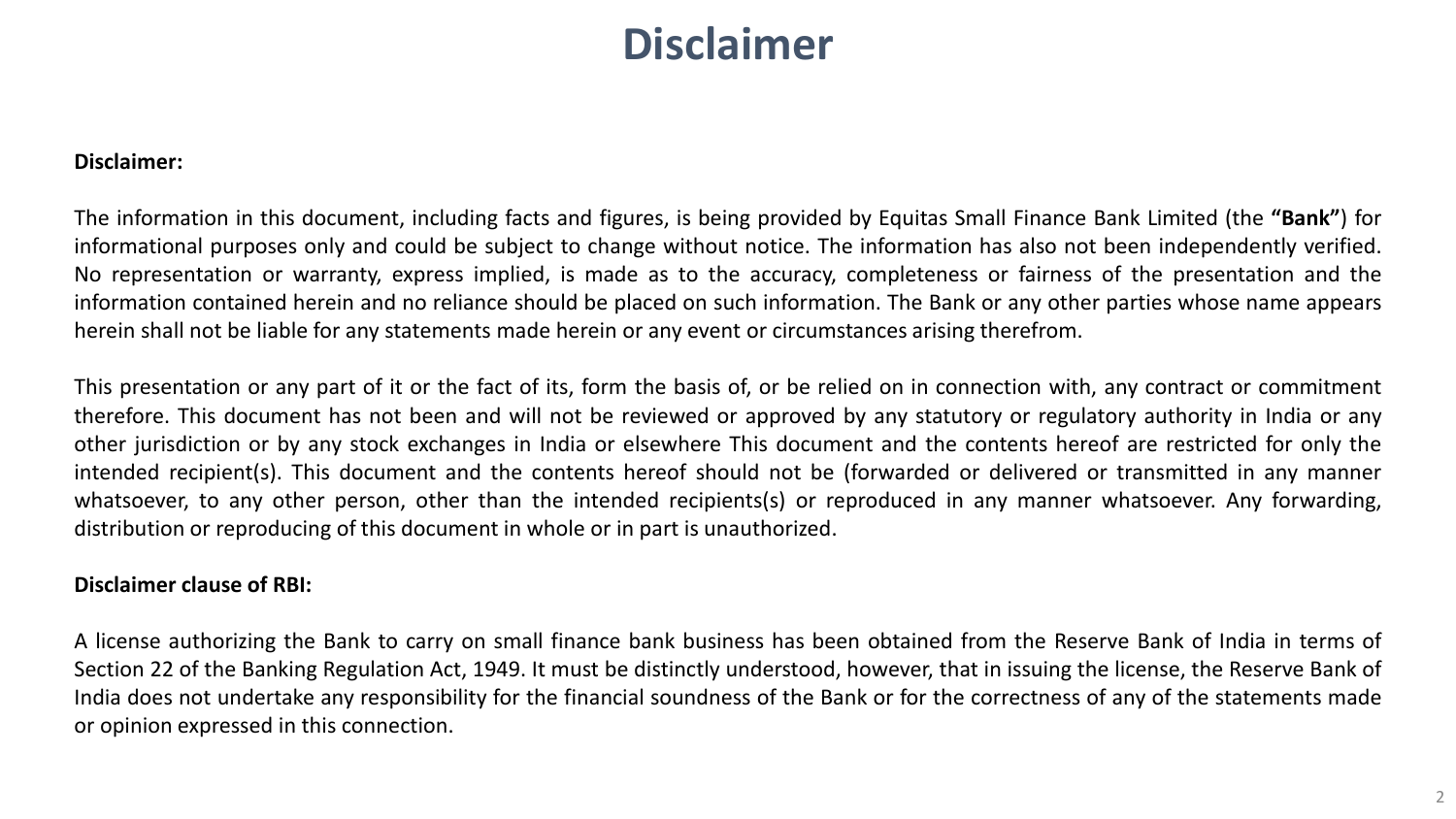### **Disclaimer**

#### **Forward Looking Statements:**

Certain statements in this document with words or phrases such as " will"," etc. and similar expressions or variation of these expressions or those concerning our future prospects are forward looking statements. Actual results may differ materially from those suggested by the forward looking statements, due to a number of risks or uncertainties associated with the expectations. These risks and uncertainties include, but not limited to, our ability to successfully implement our strategies, change in government policies etc. The Bank may, from time to time, make additional written and oral forward looking statements, including statements contained in the Bank's filings with the stock exchanges and our reports to shareholders.

The Bank does not undertake to update any forward looking statements that may be made from time to time by or on behalf of the Bank.

The Bank is proposing, subject to receipt of requisite approvals, market conditions and other considerations, to make an initial public offering of its equity shares (the **"Equity Shares"**) and has filed a draft red herring prospectus dated December 16, 2019 (the **"DRHP"**) with the Securities and Exchange Board of India (**"SEBI"**). The DRHP is available on the website of the SEBI at www.sebi.gov.in, BSE Limited at www.bseindia.com, National Stock Exchange of India Limited at www.nseindia.com and on the websites of the BRLMs at www.jmfl.com, www.edelweissfin.com and www.iiflcap.com, respectively. Investors should note that the investment in Equity Shares involves a high degree of risk. For details, potential investors should refer to the red herring prospectus which may be filed with the Registrar of Companies, Tamil Nadu, situated at Chennai, in future including the section titled "Risk Factors". Potential investors should not rely on the DRHP filed with the SEBI in making any investment decision.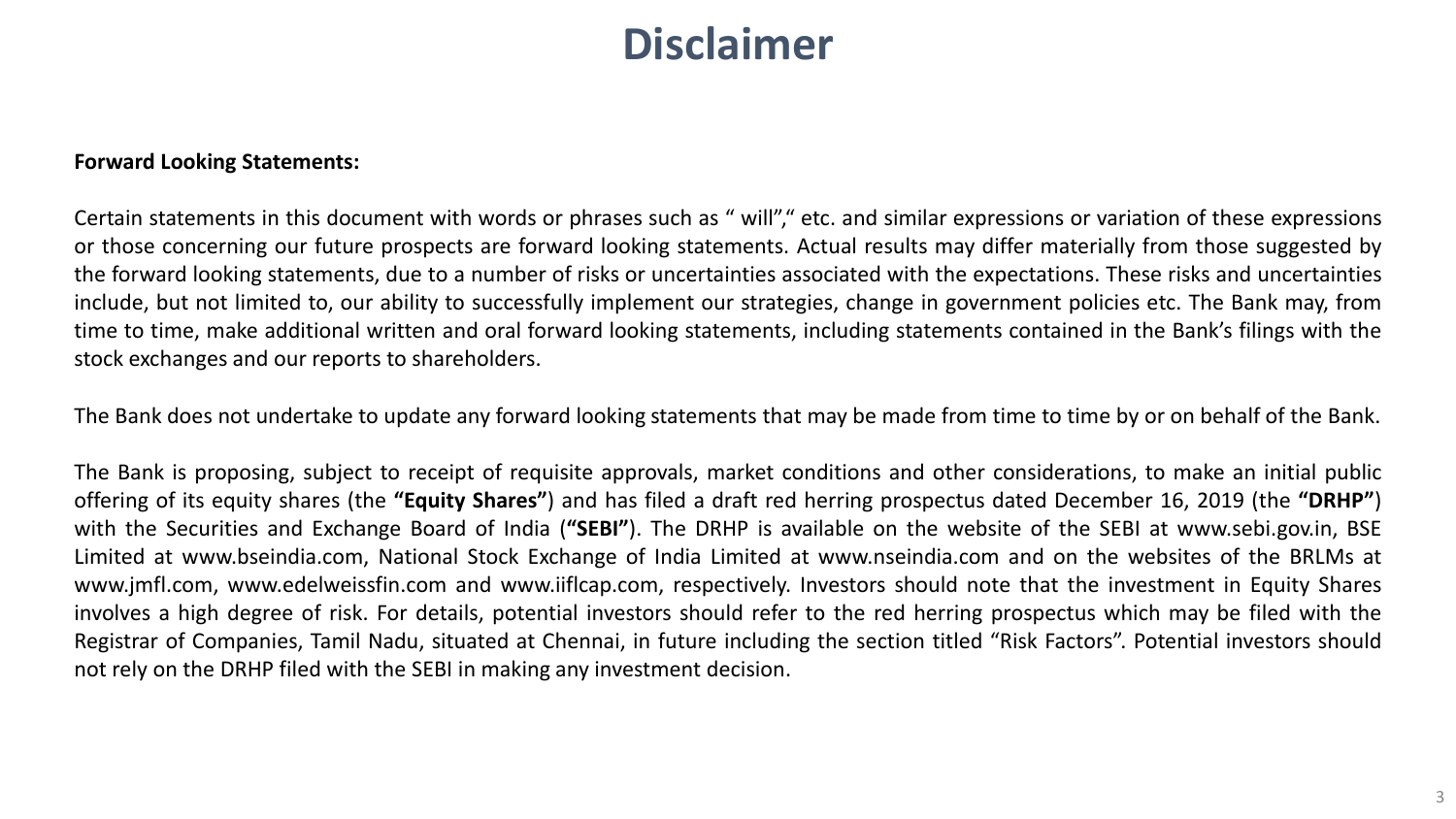# Contents

| 01<br><b>Moratorium</b><br><b>Update</b> | 02<br><b>Key Highlights</b> | 03<br><b>Financial</b><br><b>Performance</b> | 04<br><b>Advances</b> | 05<br><b>Liabilities &amp;</b><br><b>Branch Banking</b> | 06<br><b>Financials</b> |
|------------------------------------------|-----------------------------|----------------------------------------------|-----------------------|---------------------------------------------------------|-------------------------|
| Page: 06                                 | Page: 12                    | Page: 17                                     | Page: 24              | Page: 32                                                | Page: 39                |
| $\overline{\phantom{a}}$                 | $\blacktriangleright$       | $\blacksquare$                               | $\blacksquare$        | $\overline{ }$                                          | $\bullet$               |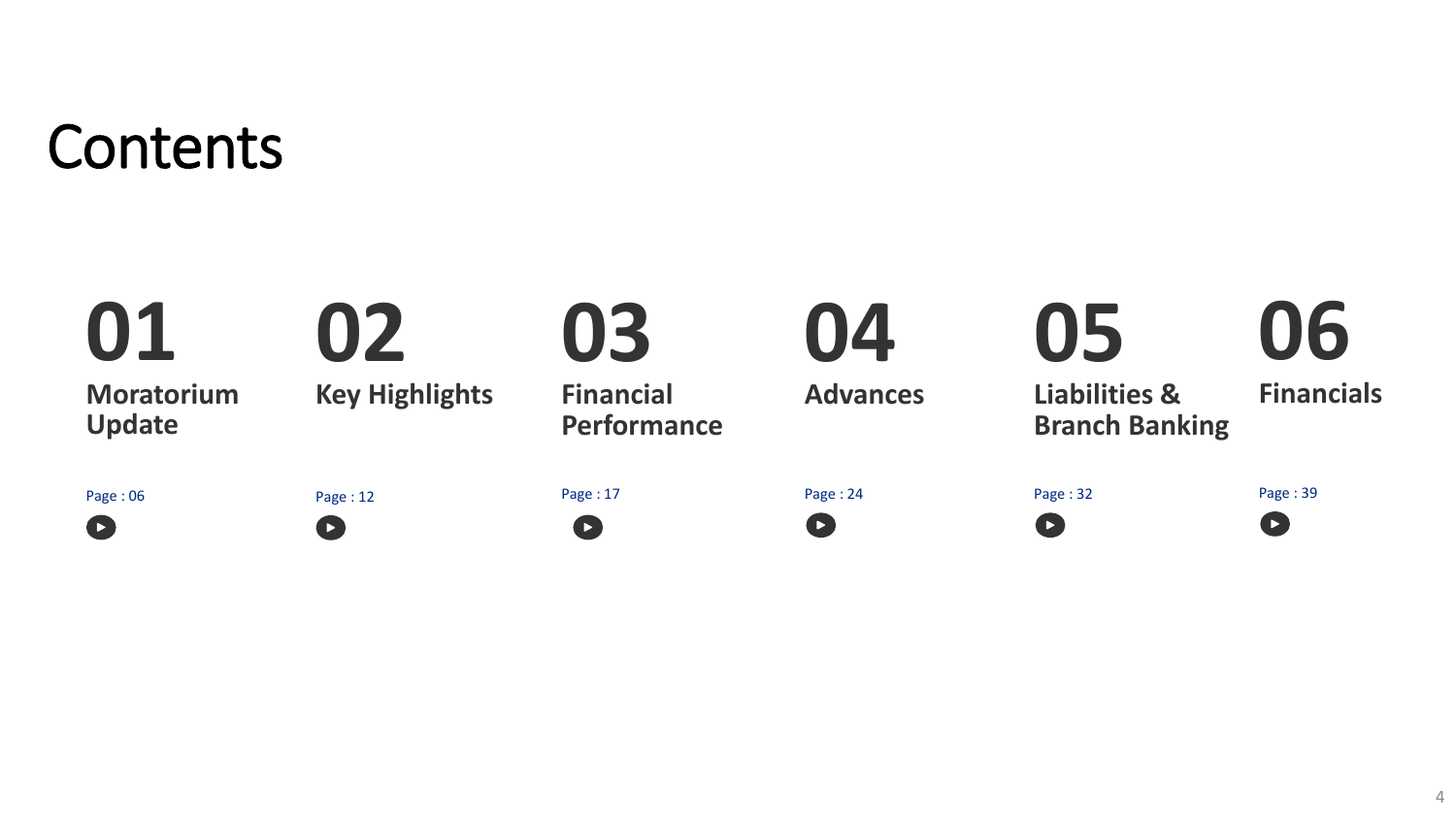

5

## Equitas Small Finance Bank Limited

Note: All ESFBL numbers in this presentation are on iGAAP basis unless specified.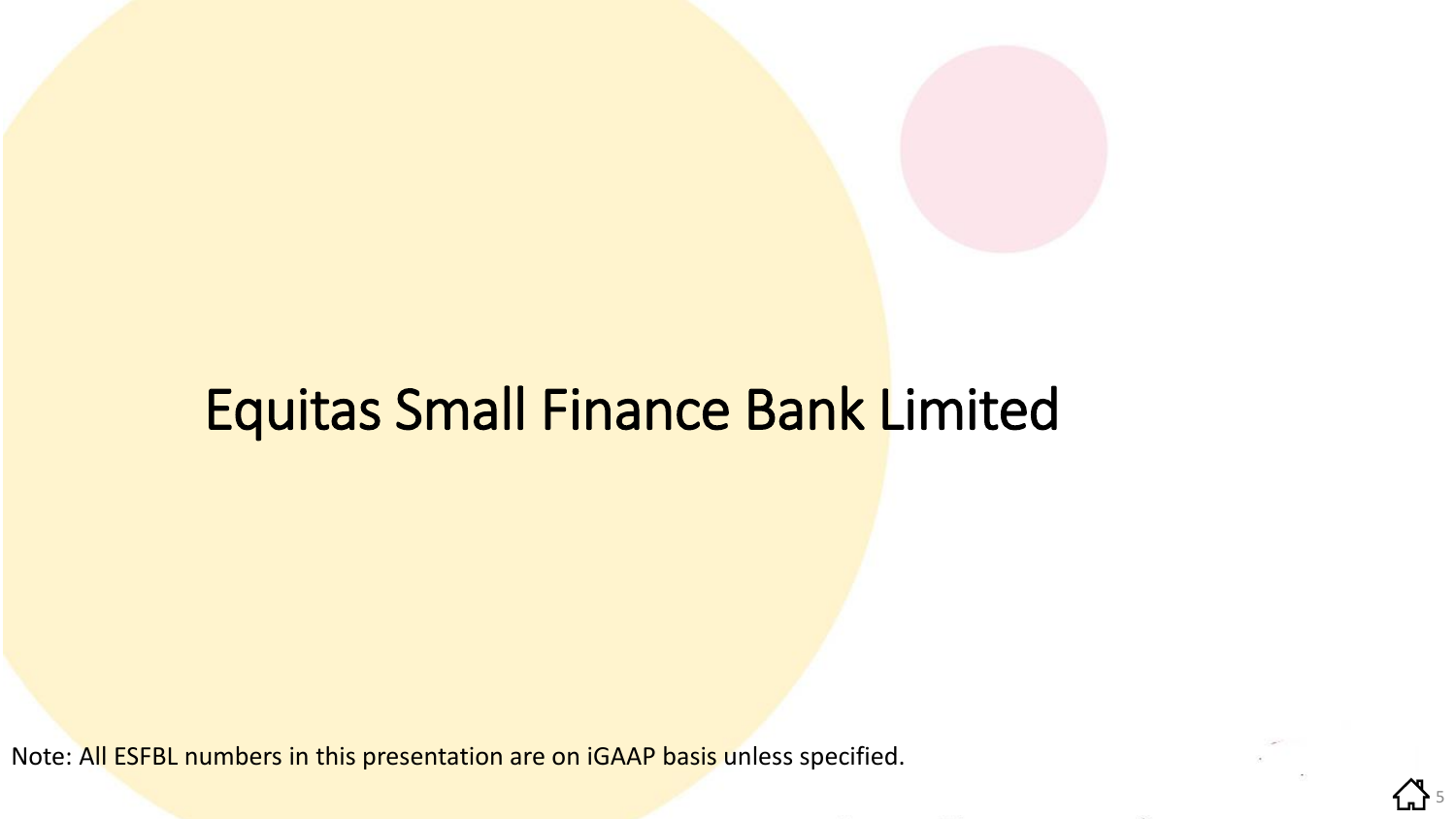# HR Initiatives

公 6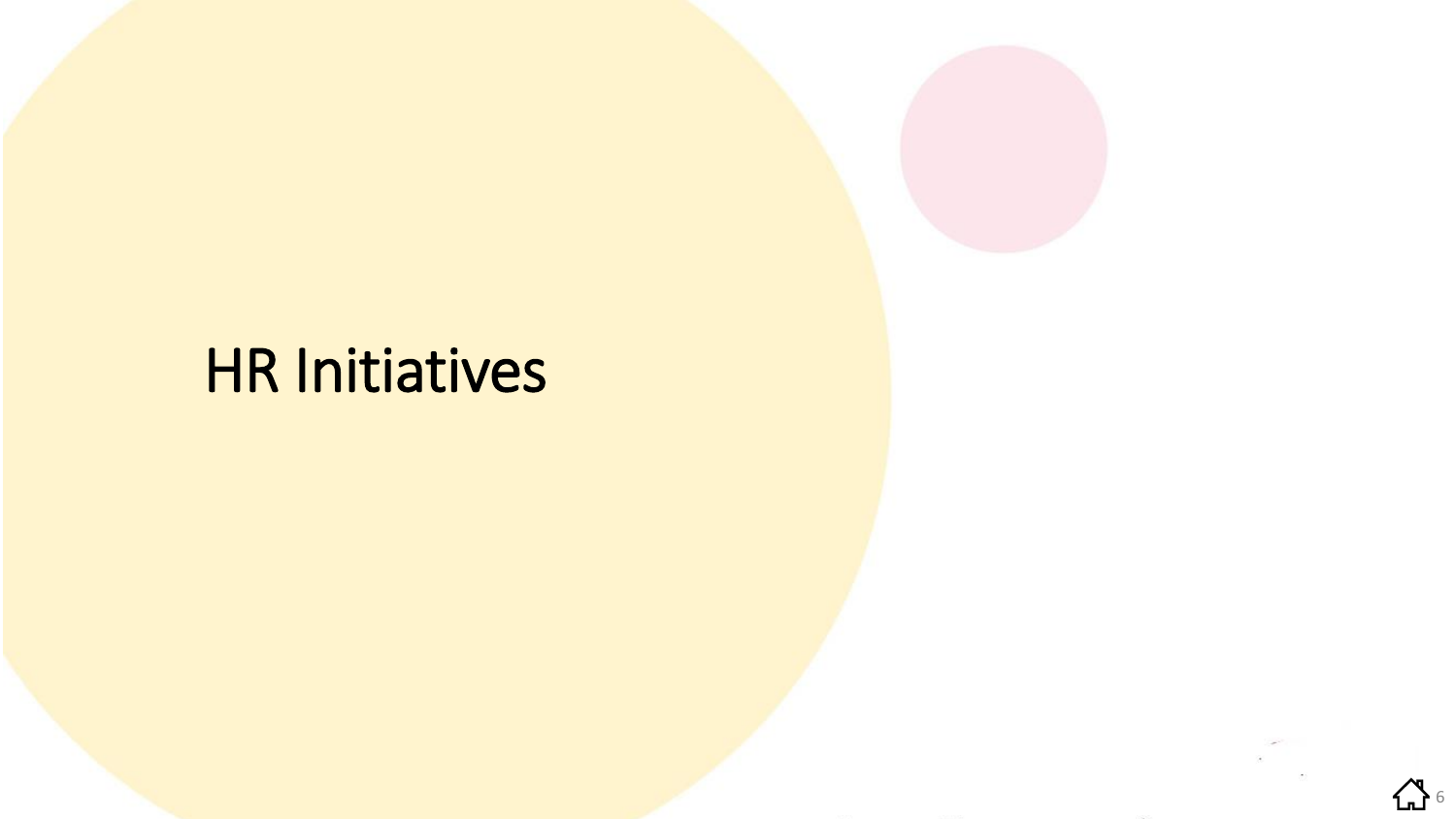### HR Initiatives

- **Performance Appraisal:** Appraisal for all staff completed in the first quarter
- **Incentive:** Incentive for field staff for first quarter paid out based on the average of 4<sup>th</sup> quarter of last year since first quarter was mostly locked out
- **Work from home:** The Bank has rolled out a comprehensive work from home policy to try and support employees to discharge their functions effectively without the need to visit the branch
- **Staff Rotation**: To reduce the risk due to COVID, branches are thinly staffed on a rotation basis for continuity of service and safety of employees
- **Employees affected by COVID-19:** 283 Employees have been affected as on 6th August 2020 of which 129 employees have recovered so far while 40 employees have been hospitalized and the rest are under home quarantine
- **Covid Package:** The Bank launched a first of it's kind Covid Package for its employees. The Package attempts to give a holistic assistance to employee and immediate family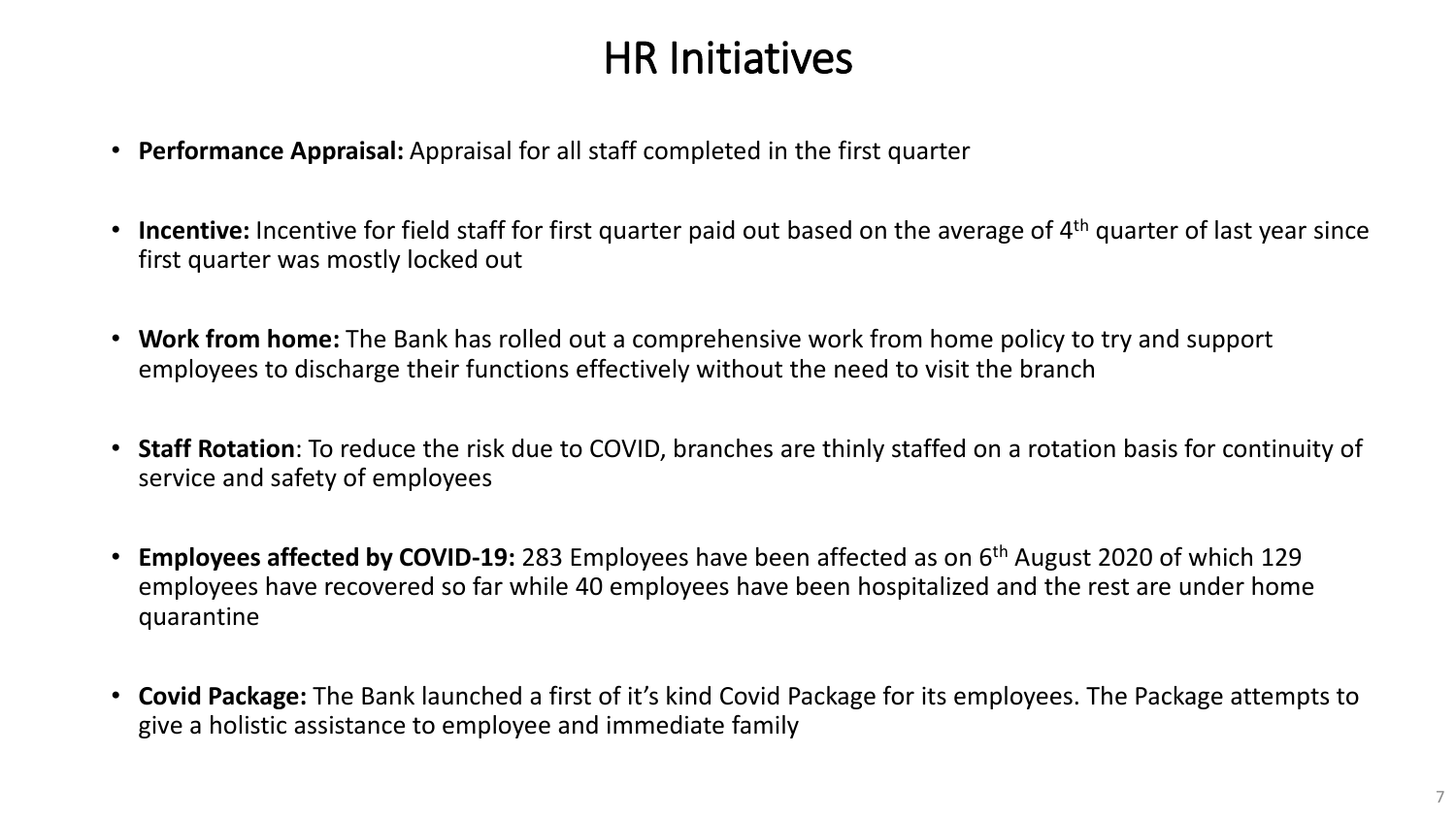## Moratorium Update

᠘᠗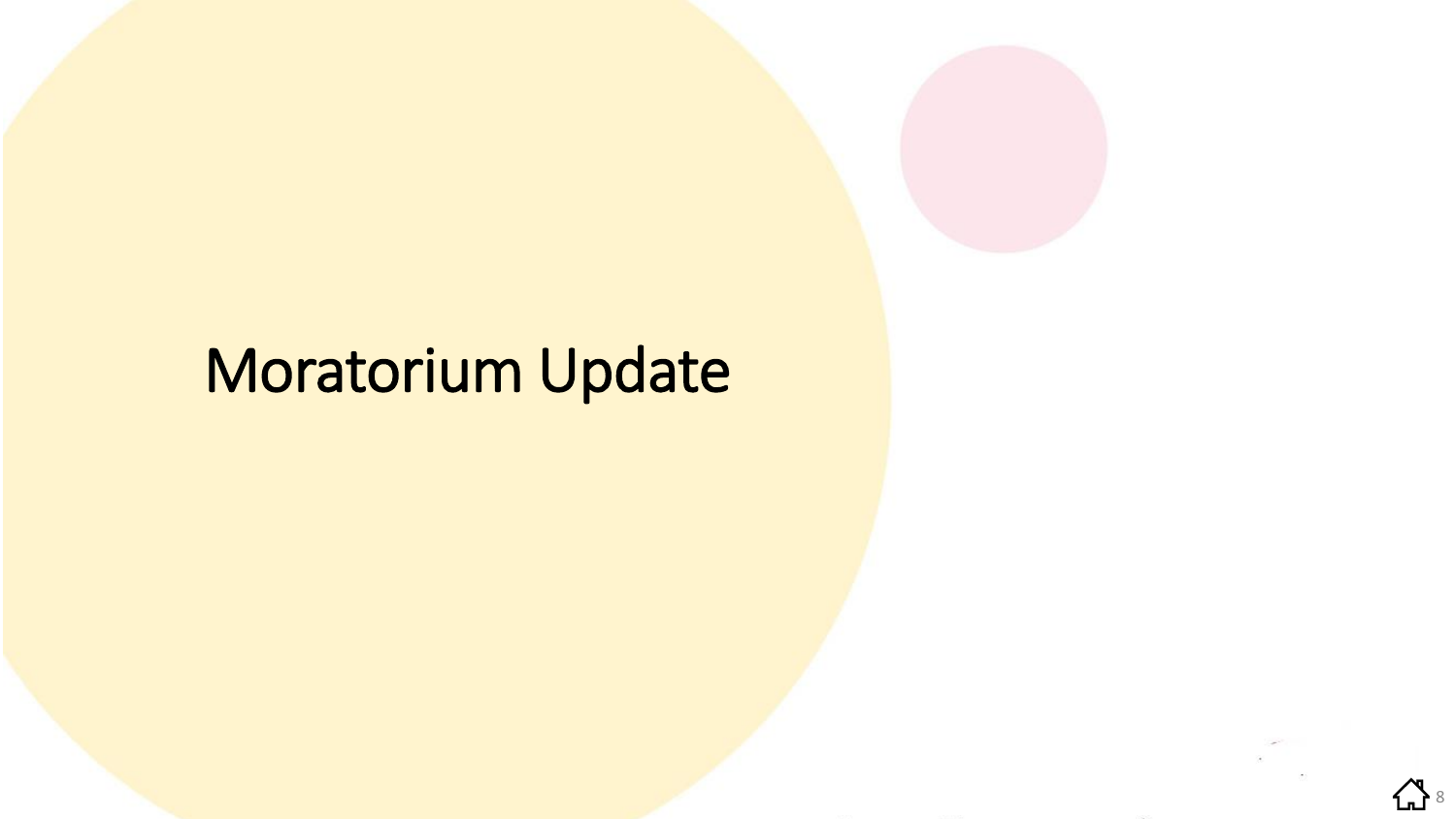### Moratorium 2.0

| <b>Asset Products</b>               | % of Gross Advances which<br>has availed moratorium<br>(Data as on 30 <sup>th</sup> June 2020) | % of Gross Advances which has<br>availed moratorium<br>(Data as on 31 <sup>st</sup> July 2020) |
|-------------------------------------|------------------------------------------------------------------------------------------------|------------------------------------------------------------------------------------------------|
| <b>Micro Finance</b>                | 59%                                                                                            | 42%                                                                                            |
| <b>Small Business Loans</b>         | 42%                                                                                            | 40%                                                                                            |
| New Commercial Vehicle Finance      | 65%                                                                                            | 54%                                                                                            |
| Used Commercial Vehicle Finance     | 70%                                                                                            | 60%                                                                                            |
| <b>MSE Finance</b>                  | 48%                                                                                            | 41%                                                                                            |
| Corporate (NBFC + Small Corporates) | 14%                                                                                            | 14%                                                                                            |
| <b>Overall Bank</b>                 | 51%                                                                                            | 43%                                                                                            |
|                                     | of Gross Advances as an 21st March 2020                                                        | of Gross Advances as an 20th lung 2020                                                         |

of Gross Advances as on 31st March 2020 of Gross Advances as on 30th June 2020

#### **Note:**

1. No moratorium extended to loans given to NBFC under Corporate Book

2. Moratorium represents customers who have not paid that month's EMI in full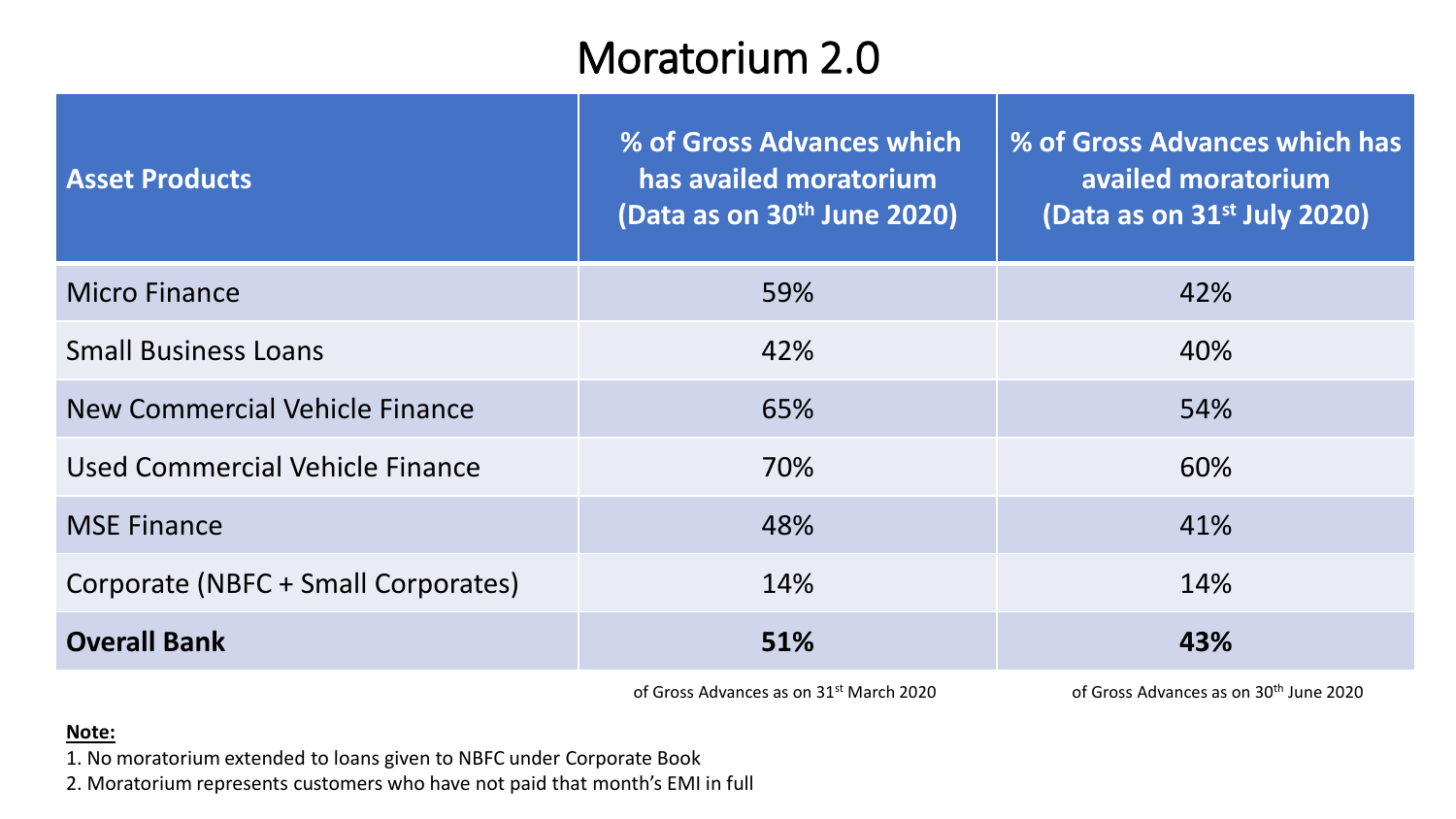### **Collections**

#### **<sup>+</sup>Collections Efficiency**

| <b>Product</b>                 | <b>March</b> | <b>April</b> | <b>May</b> | June | July |
|--------------------------------|--------------|--------------|------------|------|------|
| <b>Vehicle Finance</b>         | 81%          | 13%          | 14%        | 42%  | 47%  |
| <b>Small Business</b><br>Loans | 73%          | 17%          | 16%        | 61%  | 66%  |
| <b>Micro Finance</b>           | 77%          | 0%           | 7%         | 42%  | 61%  |
| <b>MSE</b>                     | 35%          | 22%          | 21%        | 20%  | 21%  |
| Corporate                      | 99%          | 67%          | 33%        | 92%  | 88%  |
| <b>Bank</b>                    | 78%          | 11%          | 12%        | 49%  | 60%  |

**Customers (in POS terms) who have had made no payments for the period**

| <b>Period</b>       | <b>MFI</b> | <b>SBL</b> | VF  |
|---------------------|------------|------------|-----|
| March'20 to July'20 | 12%        | 13%        | 16% |
| April'20 to July'20 | 41%        | 32%        | 48% |

1) + % on March billing except for Micro Finance ; March Billing assumed without Moratorium

2) Collection excludes foreclosures and collections done out of any fresh disbursement made after 1st April 2020 across products except micro finance

3) MSE excludes working capital loans (CC/OD) and loans classified as others in slide 28

4) \*% of Customers who are paying represented in proportion to their POS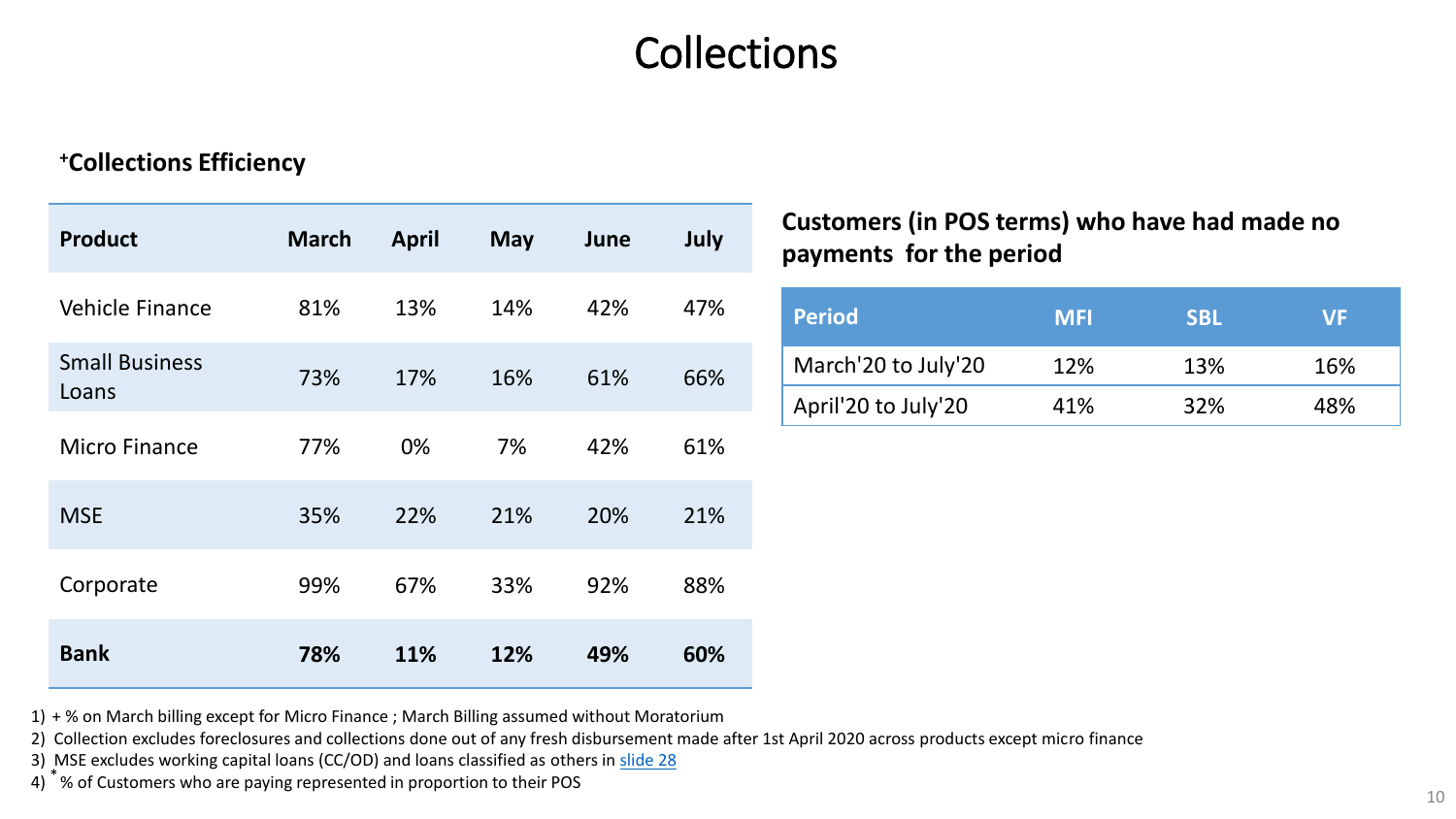#### Micro Finance

| <b>Micro Finance Collection Efficiency State Wise</b> |              |              |            |       |       |  |
|-------------------------------------------------------|--------------|--------------|------------|-------|-------|--|
| <b>State</b>                                          | <b>March</b> | <b>April</b> | <b>May</b> | June  | July  |  |
| Chhattisgarh                                          | 76.4%        | 2.1%         | 26.7%      | 65.4% | 80.7% |  |
| Gujarat                                               | 73.7%        | 0.4%         | 1.7%       | 65.0% | 86.5% |  |
| Haryana                                               | 70.5%        | 0.0%         | 12.4%      | 69.9% | 96.8% |  |
| Karnataka                                             | 75.5%        | 0.1%         | 7.1%       | 50.7% | 62.7% |  |
| Madhya Pradesh                                        | 73.9%        | 0.2%         | 12.5%      | 53.3% | 78.5% |  |
| Maharashtra                                           | 70.9%        | 0.0%         | 4.7%       | 40.0% | 48.5% |  |
| Pondicherry                                           | 80.1%        | 0.0%         | 5.3%       | 32.8% | 63.9% |  |
| Punjab                                                | 67.8%        | 0.0%         | 11.0%      | 42.9% | 60.8% |  |
| Rajasthan                                             | 70.6%        | 0.3%         | 10.8%      | 64.2% | 89.0% |  |
| <b>Tamil Nadu</b>                                     | 79.8%        | 0.0%         | 5.8%       | 36.6% | 56.9% |  |
| <b>Total</b>                                          | 77.4%        | 0.1%         | 6.6%       | 41.6% | 61.2% |  |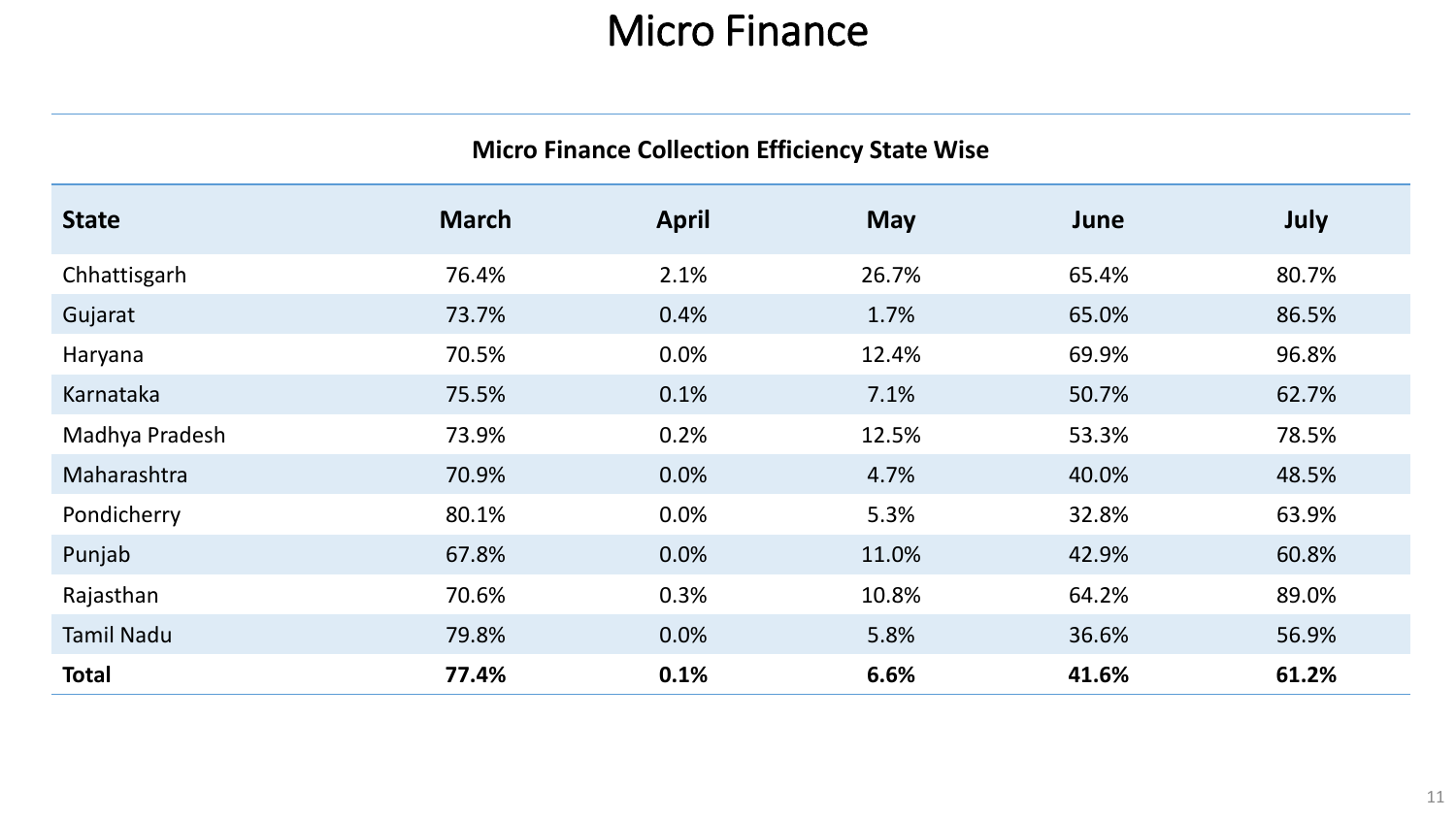### Small Business Loans



#### **State % of Gross Advance which have availed Moratorium** Andhra Pradesh 64% Tamil Nadu 44% Chharrisgarh 43% Karnataka 38% Maharashtra 34% Punjab 32% Telangana 29% Madhya Pradesh 27% Haryana 26% Rajasthan 24% Gujarat 23% **Total 40%**

% of Gross Advances as on June 2020

#### Percentage of customers who have paid their July 20 EMI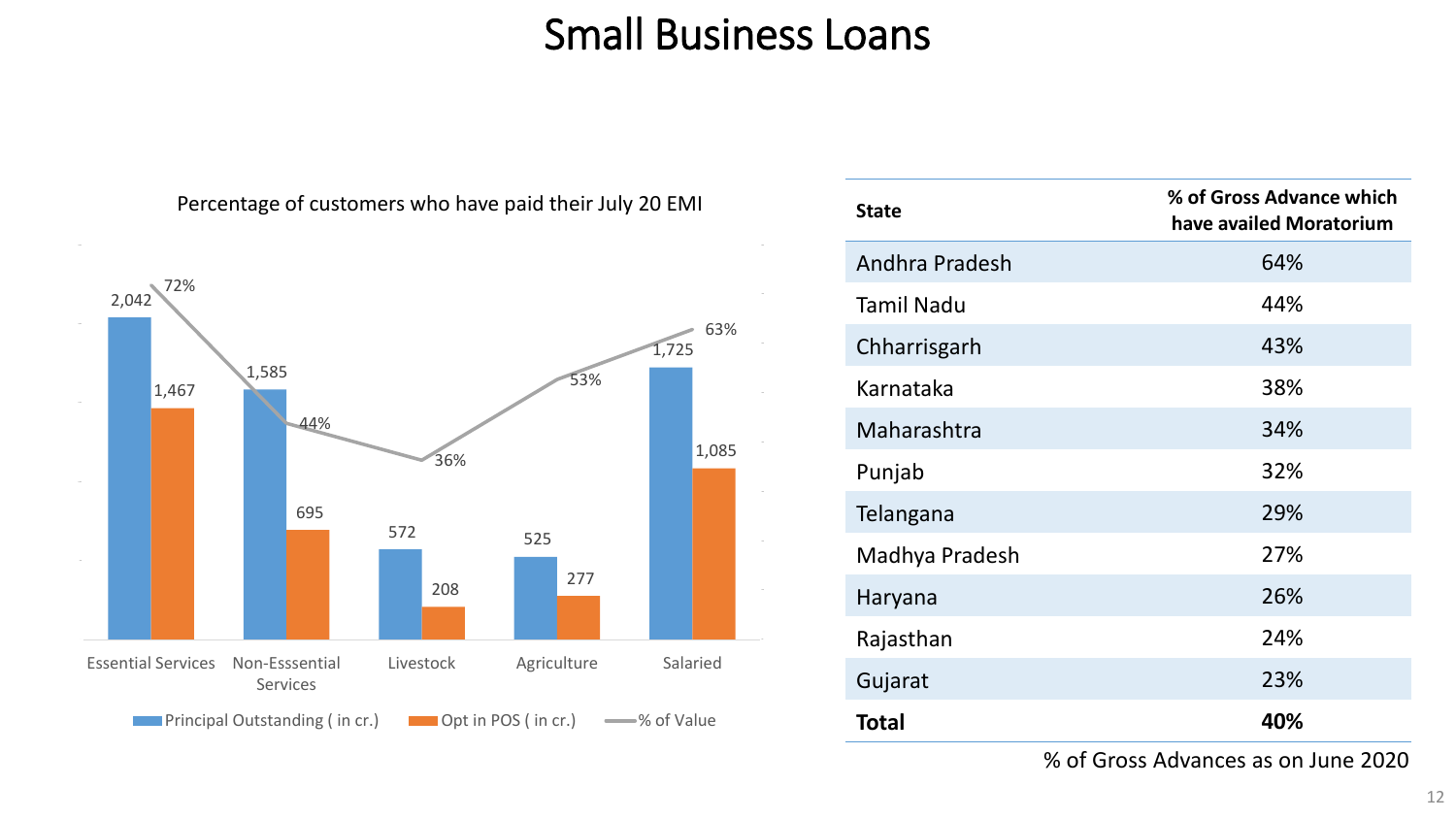### Vehicle Finance

| <b>Product</b>   | <b>Risk Category</b> | <b>Gross Advances (Rs. Cr)</b> | <b>Gross Advances (Rs. Cr) under Moratorium</b> | % Moratorium |
|------------------|----------------------|--------------------------------|-------------------------------------------------|--------------|
|                  | Low Risk             | 348                            | 153                                             | 44.07%       |
| <b>UCV</b>       | <b>Medium Risk</b>   | 1,359                          | 828                                             | 60.92%       |
|                  | <b>High Risk</b>     | 888                            | 566                                             | 63.80%       |
| <b>UCV Total</b> |                      | 2,595                          | 1,548                                           | 59.64%       |
|                  | Low Risk             | 159                            | 61                                              | 38.40%       |
| <b>NCV</b>       | <b>Medium Risk</b>   | 706                            | 368                                             | 52.18%       |
|                  | <b>High Risk</b>     | 277                            | 186                                             | 67.07%       |
| <b>NCV Total</b> |                      | 1,142                          | 615                                             | 53.87%       |
| <b>CV Total</b>  |                      | 3,737                          | 2,163                                           | 57.88%       |

Vehicle belonging to 93% of High risk Gross advances has been inspected of which 98% is in Good condition

| <b>Loan Ageing</b> | <b>Gross Advances (Rs. Cr)</b> | Gross Advances (Rs. Cr) under<br><b>Moratorium</b> | % Moratorium |
|--------------------|--------------------------------|----------------------------------------------------|--------------|
| <6 Months          | 360                            | 127                                                | 35.23%       |
| 6 to 12 Months     | 1,521                          | 911                                                | 42.13%       |
| $>12$ Months       | 1,856                          | 1,125                                              | 52.00%       |
| <b>CV Total</b>    | 3,737                          | 2,163                                              | 57.88%       |

Gross Advances as on June 2020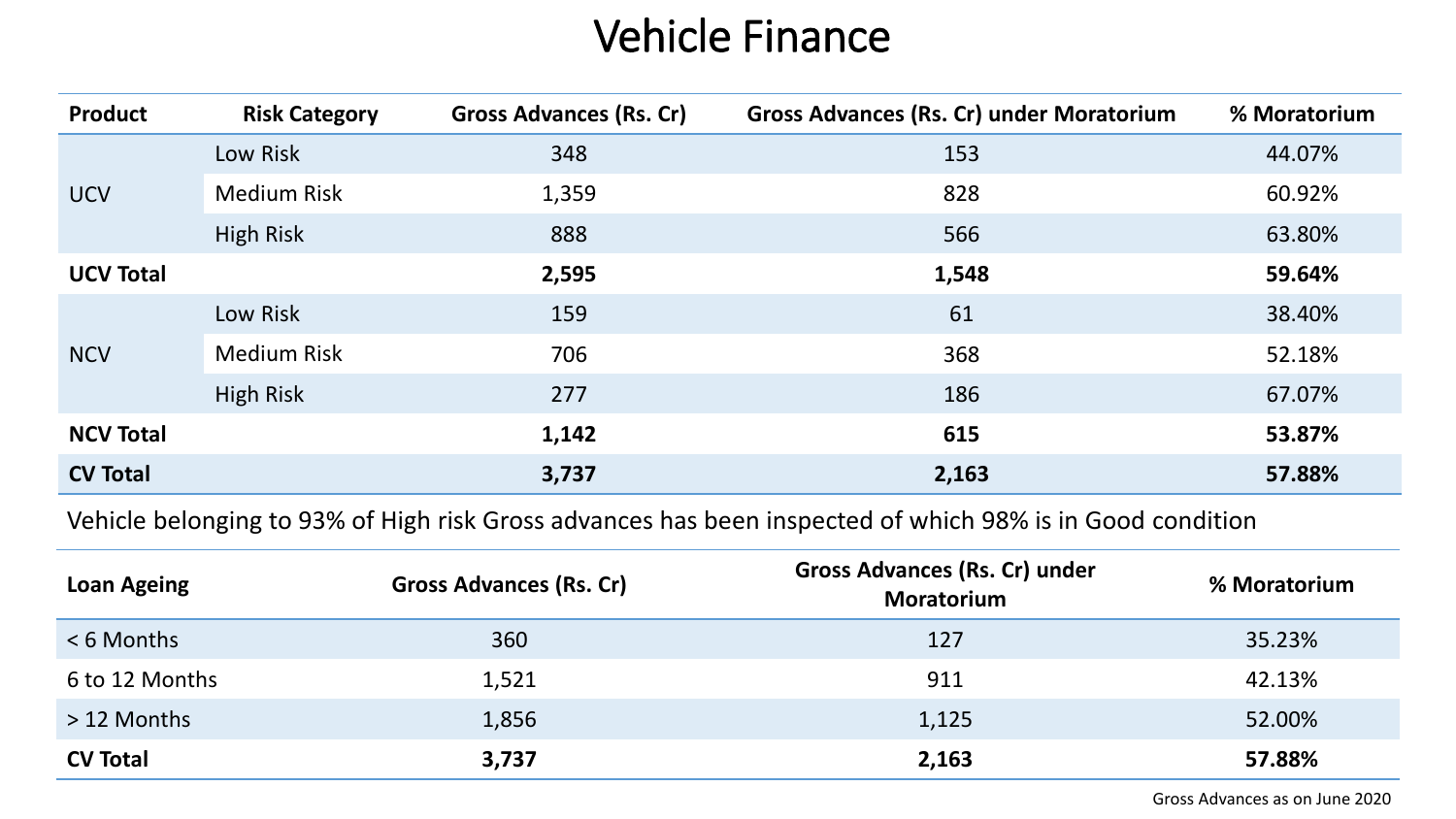| <b>Vehicle Finance Collection Efficiency State Wise</b> |  |  |  |  |
|---------------------------------------------------------|--|--|--|--|
|---------------------------------------------------------|--|--|--|--|

| <b>State</b>      | % Mix  | % Moratorium |
|-------------------|--------|--------------|
| <b>Tamil Nadu</b> | 26.78% | 58.15%       |
| Maharashtra       | 23.41% | 63.74%       |
| Karnataka         | 11.89% | 56.33%       |
| Haryana           | 5.40%  | 54.70%       |
| Rajasthan         | 5.23%  | 59.93%       |
| Gujarat           | 5.06%  | 51.18%       |
| Madhya Pradesh    | 4.16%  | 44.24%       |
| Delhi             | 4.09%  | 60.51%       |
| Punjab            | 3.92%  | 59.08%       |
| Chhattisgarh      | 3.66%  | 63.77%       |
| Telangana         | 3.23%  | 46.12%       |
| Andhra Pradesh    | 3.17%  | 49.12%       |
| <b>Total</b>      | 100%   | 57.88%       |

% of Gross Advances as on June 2020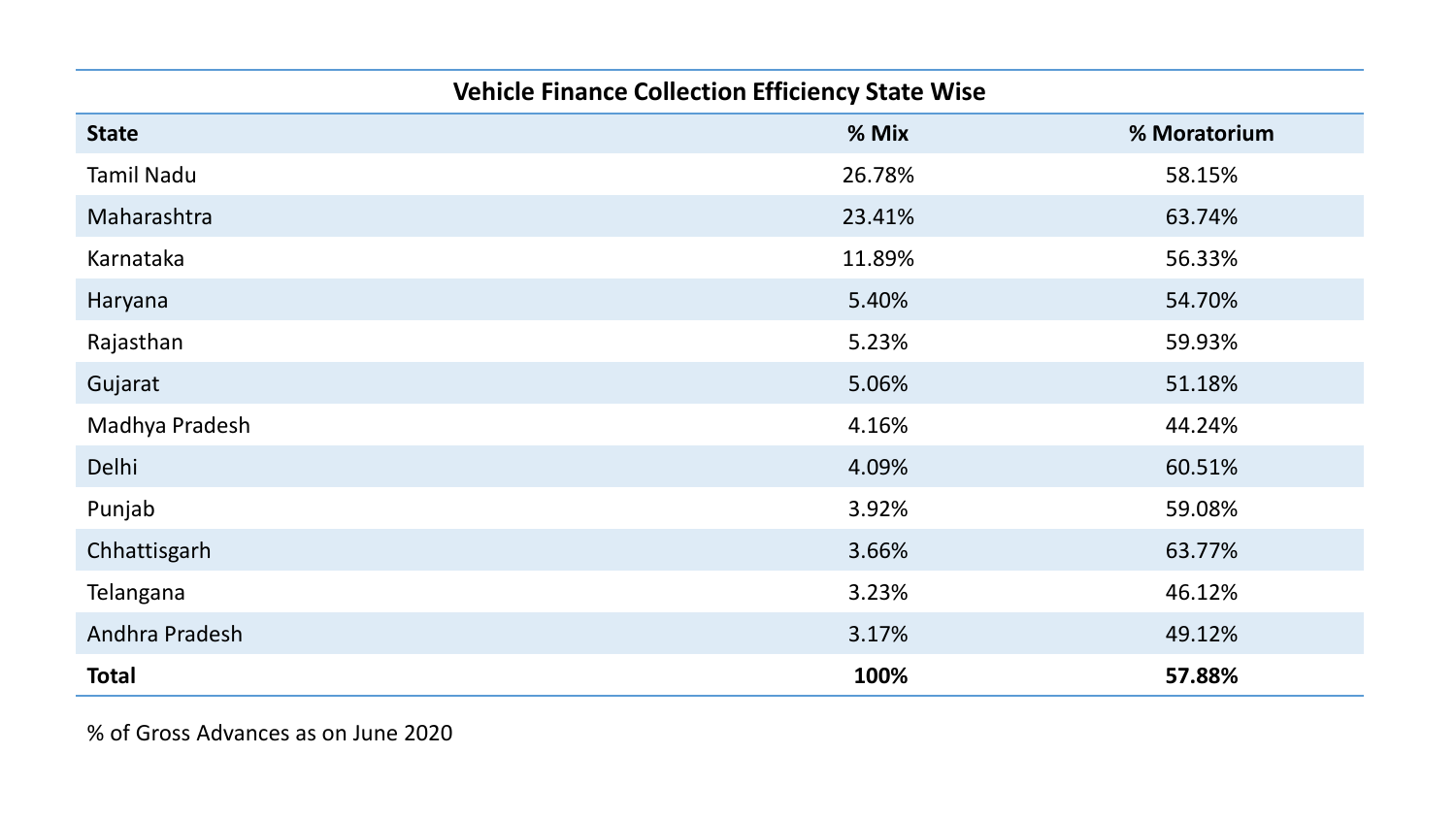### OD Bucket Movement

We continue to see strong traction in collections with an 86% resolutions in Vehicle Finance and 88% Resolution in Small Business Loans

| <b>Small</b><br><b>Business</b><br><b>Loans</b> |            | Feb 29, 2020<br><b>Closing</b> |            | <b>Normalized</b> |       |                          | <b>Roll Back</b>  |       |            | <b>Resolved</b> |       |            | <b>No Movement</b> |       |
|-------------------------------------------------|------------|--------------------------------|------------|-------------------|-------|--------------------------|-------------------|-------|------------|-----------------|-------|------------|--------------------|-------|
| <b>Bucket</b>                                   | <b>Nos</b> | In Rs. Crs                     | <b>Nos</b> | In Rs. Crs        | % POS | <b>Nos</b>               | In Rs. Crs        | % POS | <b>Nos</b> | In Rs. Crs      | % POS | <b>Nos</b> | In Rs. Crs         | % POS |
| $1 - 30$ Days                                   | 2,442      | 85                             | 2,182      | 76                | 89%   | $\overline{\phantom{a}}$ | $\qquad \qquad -$ | 0%    | 2,182      | 76              | 89%   | 260        | 9                  | 11%   |
| $31 - 60$ Days                                  | 1,416      | 45                             | 605        | 21                | 46%   | 556                      | 17                | 38%   | 1,161      | 38              | 84%   | 255        | $\overline{7}$     | 16%   |
| $61 - 90$ Days                                  | 1,022      | 27                             | 223        | 5                 | 19%   | 648                      | 19                | 70%   | 871        | 24              | 89%   | 151        | $\overline{3}$     | 11%   |
| <b>Total</b>                                    | 4,880      | 157                            | 3,010      | 101               | 65%   | 1,204                    | 36                | 23%   | 4,214      | 138             | 88%   | 666        | 19                 | 12%   |
|                                                 |            | Feb 29, 2020                   |            |                   |       |                          |                   |       |            |                 |       |            |                    |       |
| <b>Vehicle</b><br><b>Finance</b>                |            | <b>Closing</b>                 |            | <b>Normalized</b> |       |                          | <b>Roll Back</b>  |       |            | <b>Resolved</b> |       |            | <b>No Movement</b> |       |
| <b>Bucket</b>                                   | <b>Nos</b> | In Rs. Crs                     | <b>Nos</b> | In Rs. Crs        | % POS | <b>Nos</b>               | In Rs. Crs        | % POS | <b>Nos</b> | In Rs. Crs      | % POS | <b>Nos</b> | In Rs. Crs         | % POS |
| $1 - 30$ Days                                   | 9,408      | 401                            | 8,264      | 352               | 88%   | $\overline{\phantom{a}}$ |                   | 0%    | 8,264      | 52              | 88%   | 1,144      | 50                 | 12%   |
| $31 - 60$ Days                                  | 4,859      | 183                            | 2,890      | 102               | 56%   | 1,194                    | 50                | 27%   | 4,084      | 151             | 83%   | 775        | 32                 | 17%   |
| $61 - 90$ Days                                  | 1,776      | 68                             | 636        | 21                | 31%   | 895                      | 38                | 56%   | 1,531      | 59              | 87%   | 245        | 9                  | 13%   |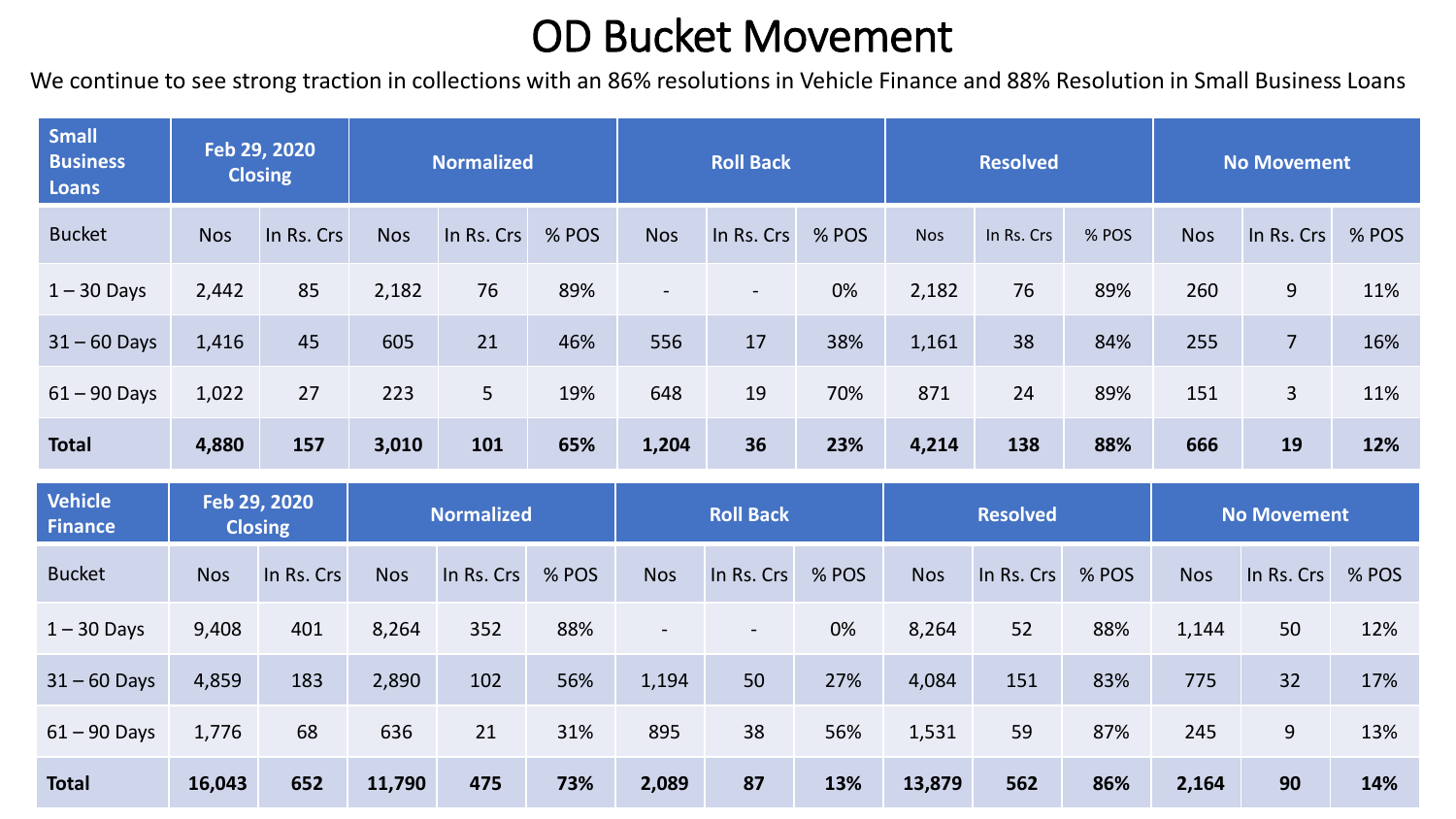# Key Highlights

**16**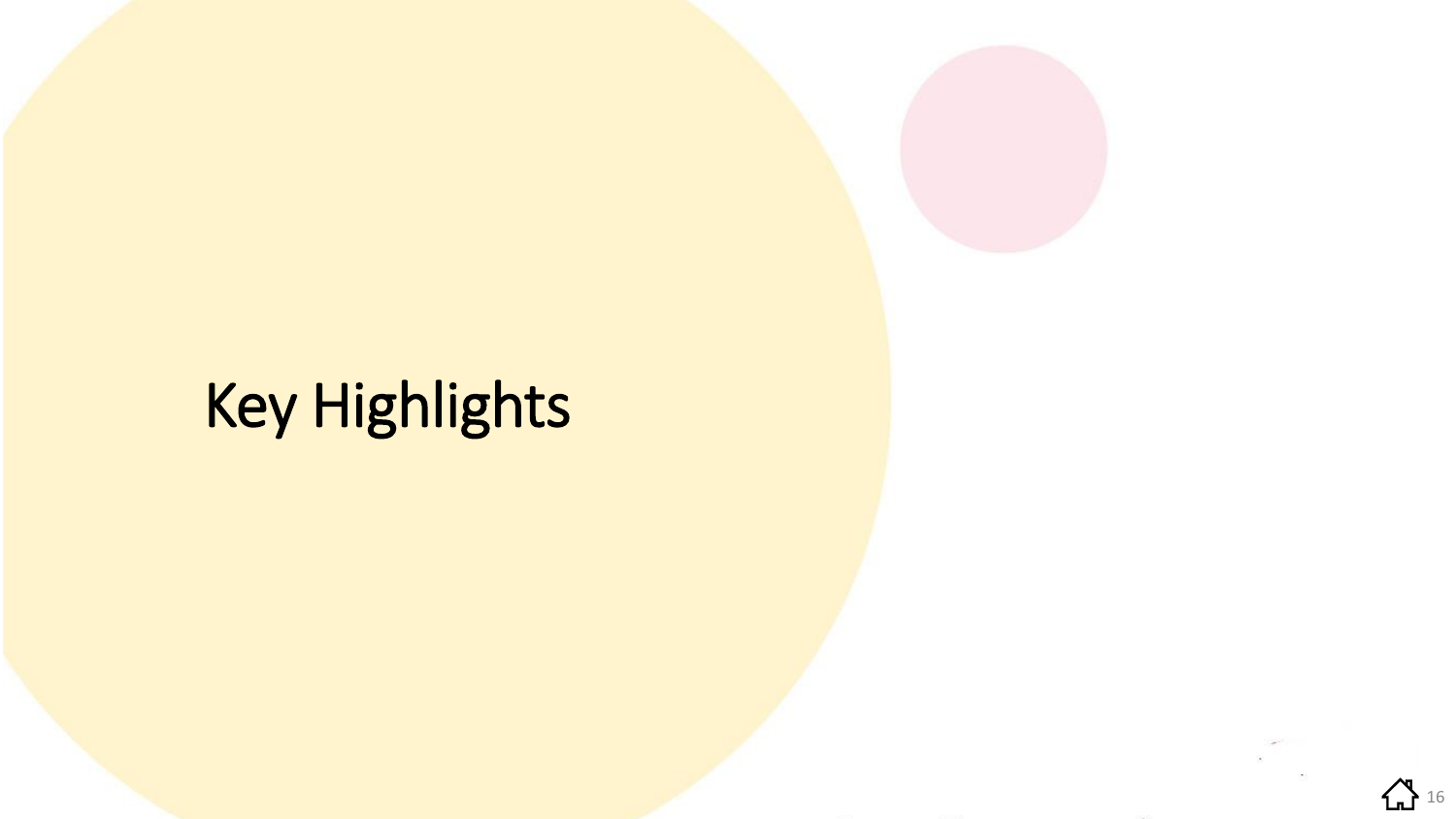### Snapshot



\* Advances = Gross Advances including IBPC issued| 'NIM = Net interest income [excluding securitization] as a % of avg. interest earning assets | # GNPA including IBPC | \$Cost of Funds = Total Interest Expense as a % of Average Interest Bearing Borrowings (Quarterly Average)| # Deposits excluding CD's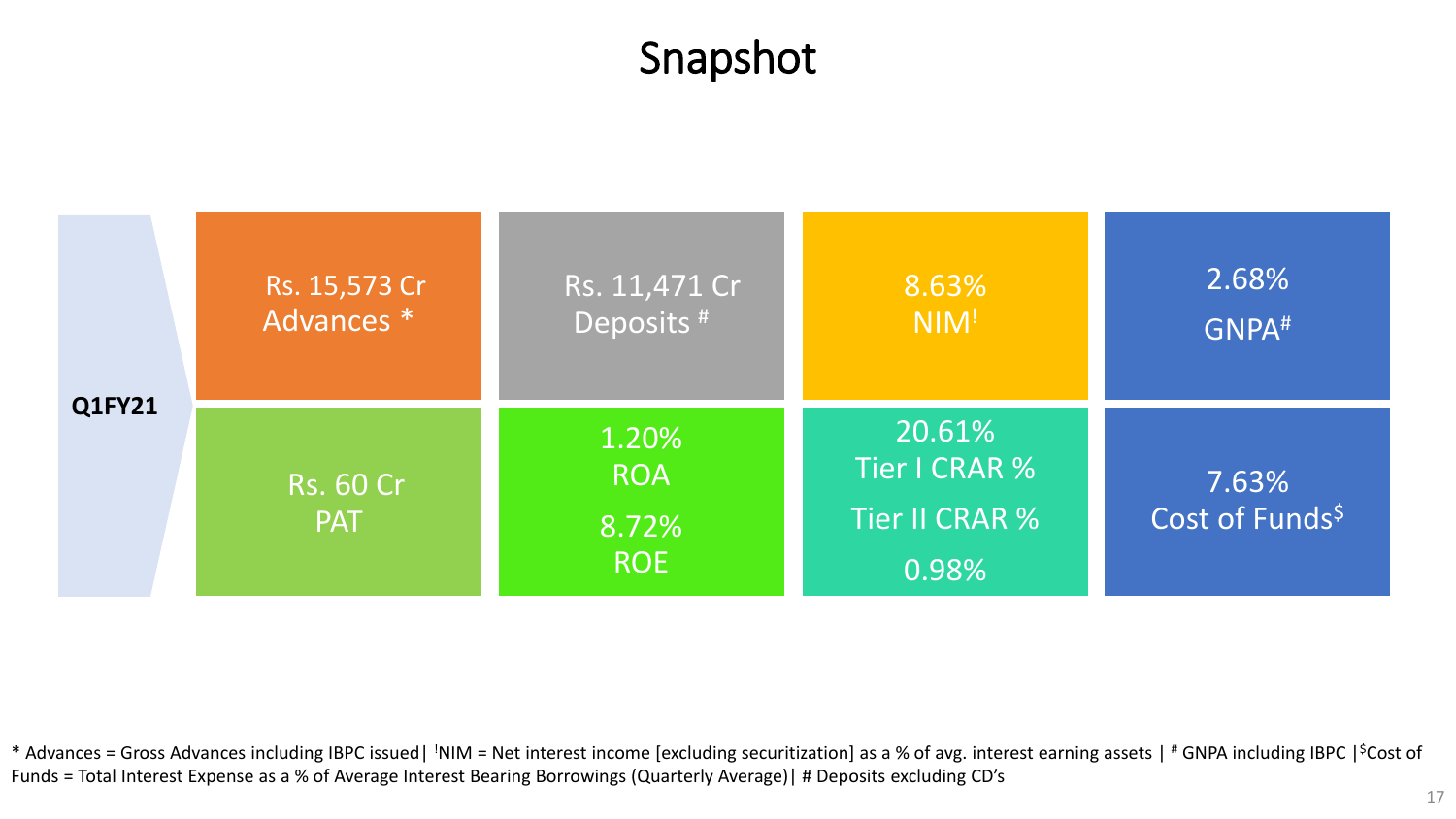### Highlights – Q1FY21

#### **Advances\* :**

- Advances\* as of Q1FY21 was at Rs. 15,573 Cr, Advances\* growth of 27% YoY
- The Bank disbursed Rs. 564 Cr in Q1FY21
- The Bank disbursed Rs. ~877 Cr in July 2020
- 76% of advances<sup>\*</sup> is secured loans

#### **Liabilities:**

- Deposits excluding CD at Rs. 11,471 Cr as on  $30<sup>th</sup>$  June 2020, growth of 30% YoY and 11% QoQ
- Retail TD at Rs. 4,377 Cr as on  $30<sup>th</sup>$  June 2020, growth of 96% YoY and 15% QoQ
- Savings Account deposits at Rs. 2,024 as on 30th June 2020, growth of 9% QoQ
- CASA stood at Rs. 2,354 Cr as on 30<sup>th</sup> June 2020, CASA as a % of Total Deposits at 21%
- All the Channels (TASC, CA, Corporate Salary, NR) started their full-fledged functioning in Jun'20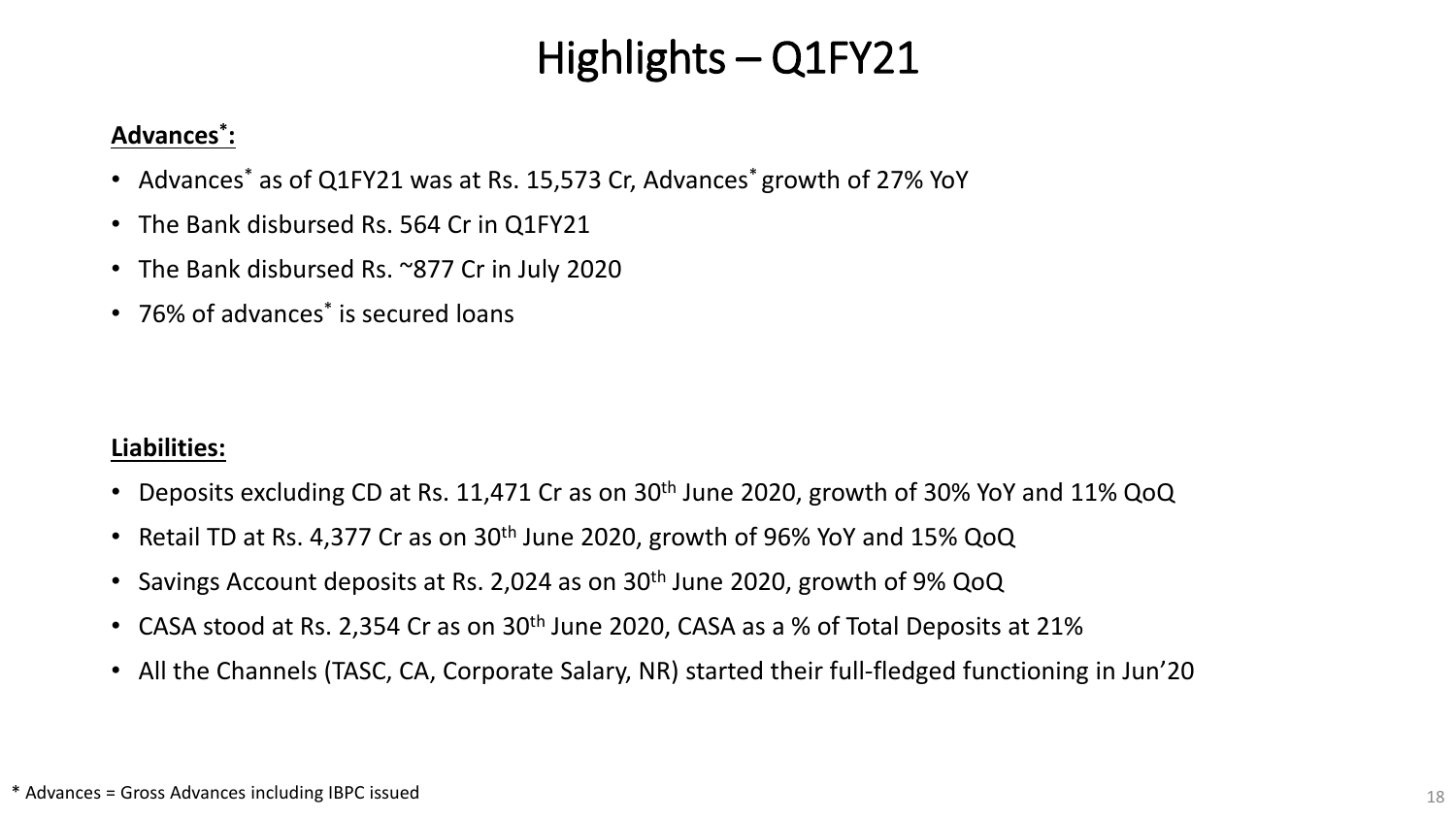### Highlights – Q1FY21

#### **Digital initiatives:**

- 57,044 accounts (Selfe SA + Selfe FD) acquired between April 2020 to June 2020
- Equitas SFB among very few banks in India to go live with Video KYC. With video KYC, the Bank can now cater to customers outside its branch catchment area also with all services rendered digitally

#### **Profit & Loss:**

- Net Interest Income for Q1FY21 at Rs. 404 Cr as against Rs. 337 Cr in Q1FY20, NIM\* at 8.63%
- PBT before provisions and write off for Q1FY21 at Rs. 146 Cr as against Rs. 123 Cr in Q1FY20
- During the quarter, Bank made provisions of Rs. 68.34 Cr including additional provision of Rs. 45 Cr for potential impact of COVID-19 in addition to Rs. 99.63 Cr COVID-19 provision created in last quarter
- The bank now carries Rs. 144.63 Cr of COVID-19 related provisions (other than Standard and NPA Provisions), which constitutes 0.93% of our total Gross Advances
- Feb 29<sup>th</sup> overdue account which was Rs. 996.30 Cr has now reduced to Rs. 345.59 Cr as on 31<sup>th</sup> July 2020, we continue to see strong traction in collections with an 86% resolutions in Vehicle Finance and 88% Resolution in Small Business Loans
- PAT for Q1FY21 at Rs. 60 cr as against Rs. 59 Cr in Q1FY20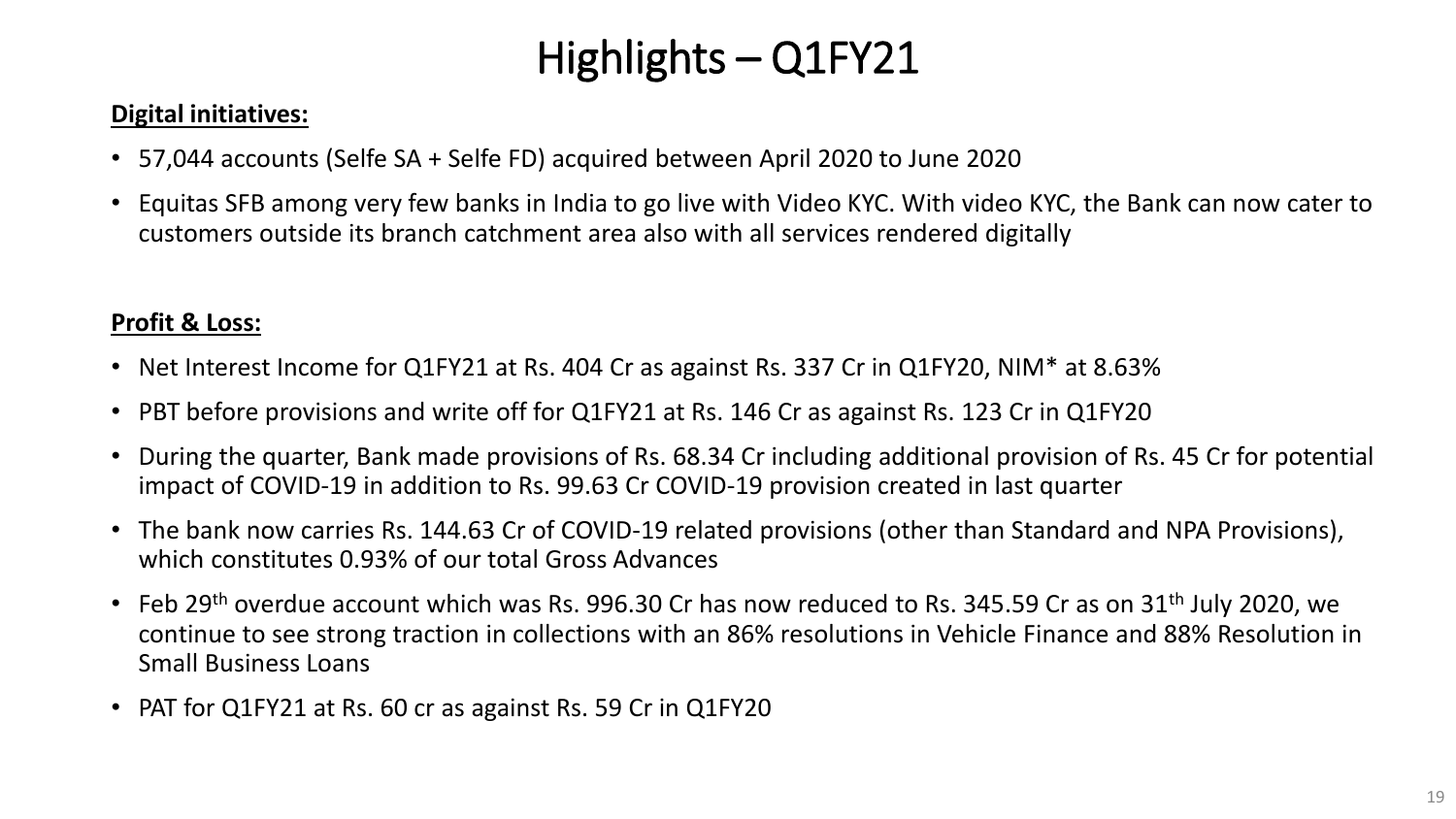### Highlights – Q1FY21

#### **Key Ratios:**

- Cost to Income\* at 66.41% in Q1FY21 as compared to 69.09% in Q1FY20
- RoA^ and RoE# for Q1FY21 at 1.20% and 8.72% respectively

#### **Capital:**

- As of June 30, 2020 Total CRAR at 21.59% and Tier-I CRAR of 20.61%; Well above minimum regulatory requirements of 15% and 7.5%
- Tier II Capital at 0.98%

#### **Treasury & Liquidity:**

- Liquidity Coverage Ratio (LCR) as on 30.06.2020 at 139.4% much above the minimum regulatory requirement of LCR at 80%
- Average cost of funds for Q1FY21 at 7.63%

\*Cost to income ratio is calculated as a ratio of Operating expenses divided by Net Operating Income (Net Operating Income is a sum of net interest income and other income) | ^RoA – ratio of the net profit for the period/ to the average assets | #Ratio of the net profit for the period/ to the average shareholders Equity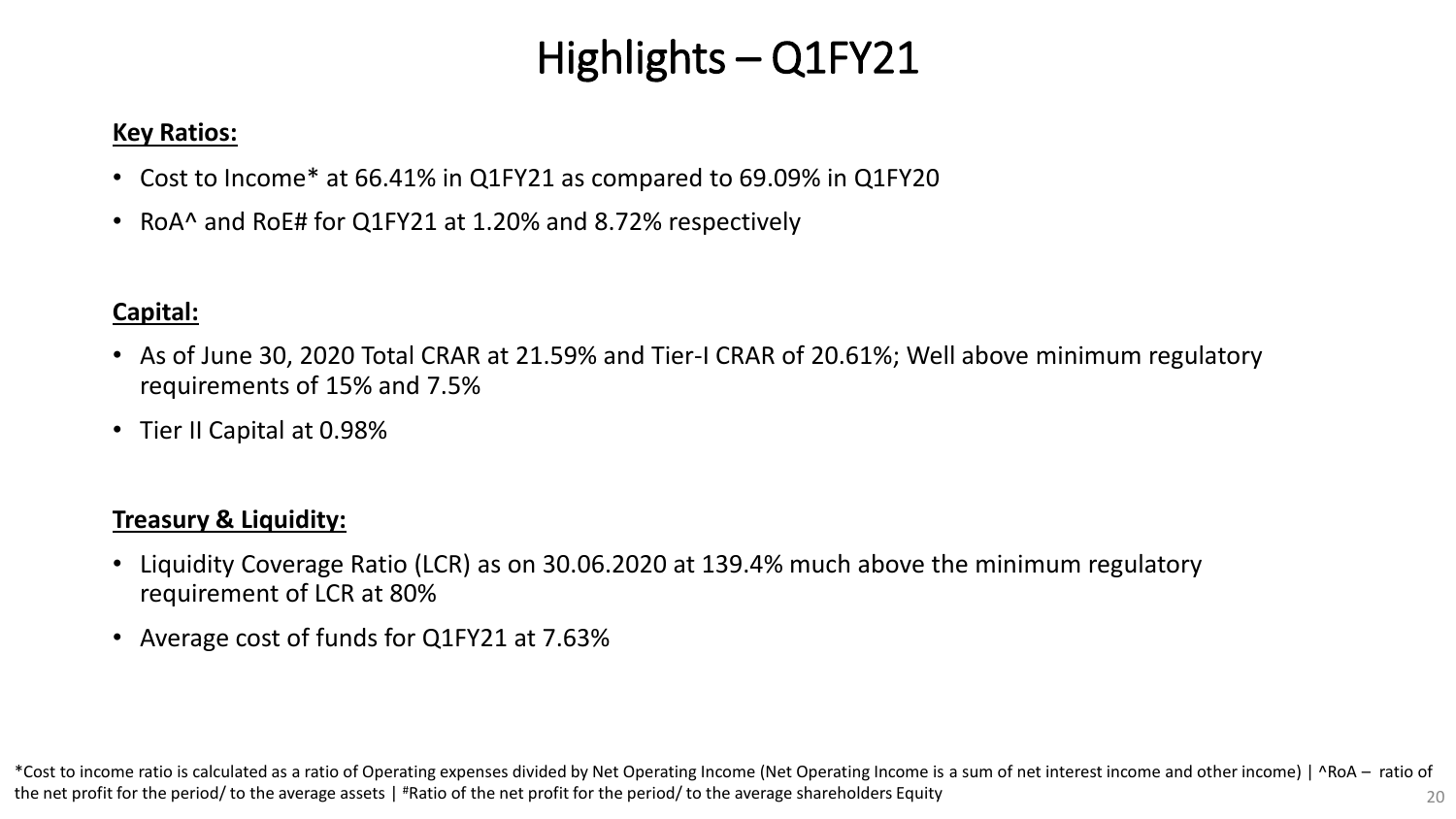## Financial Performance

 $\sum$  21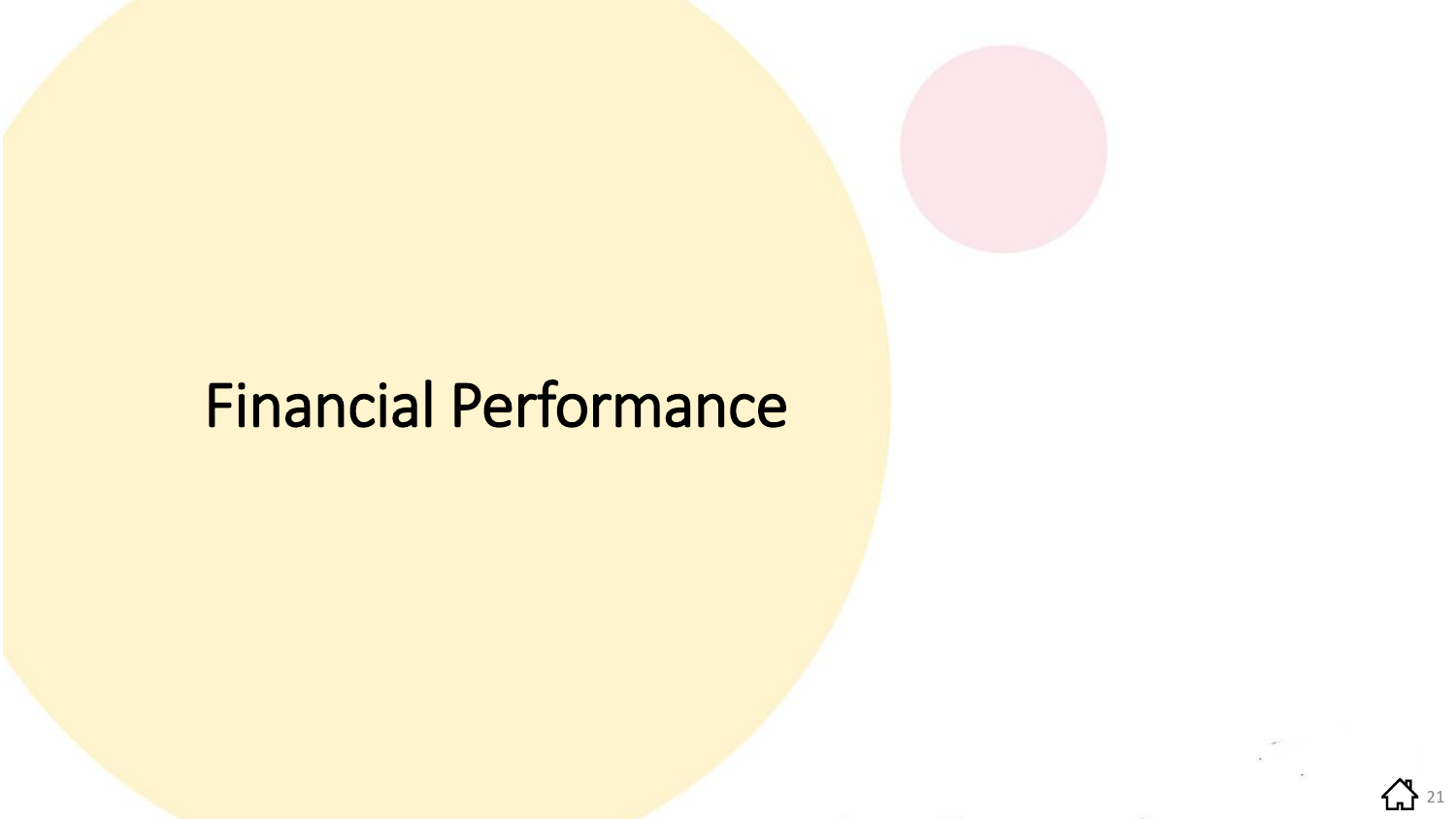### Financial Overview

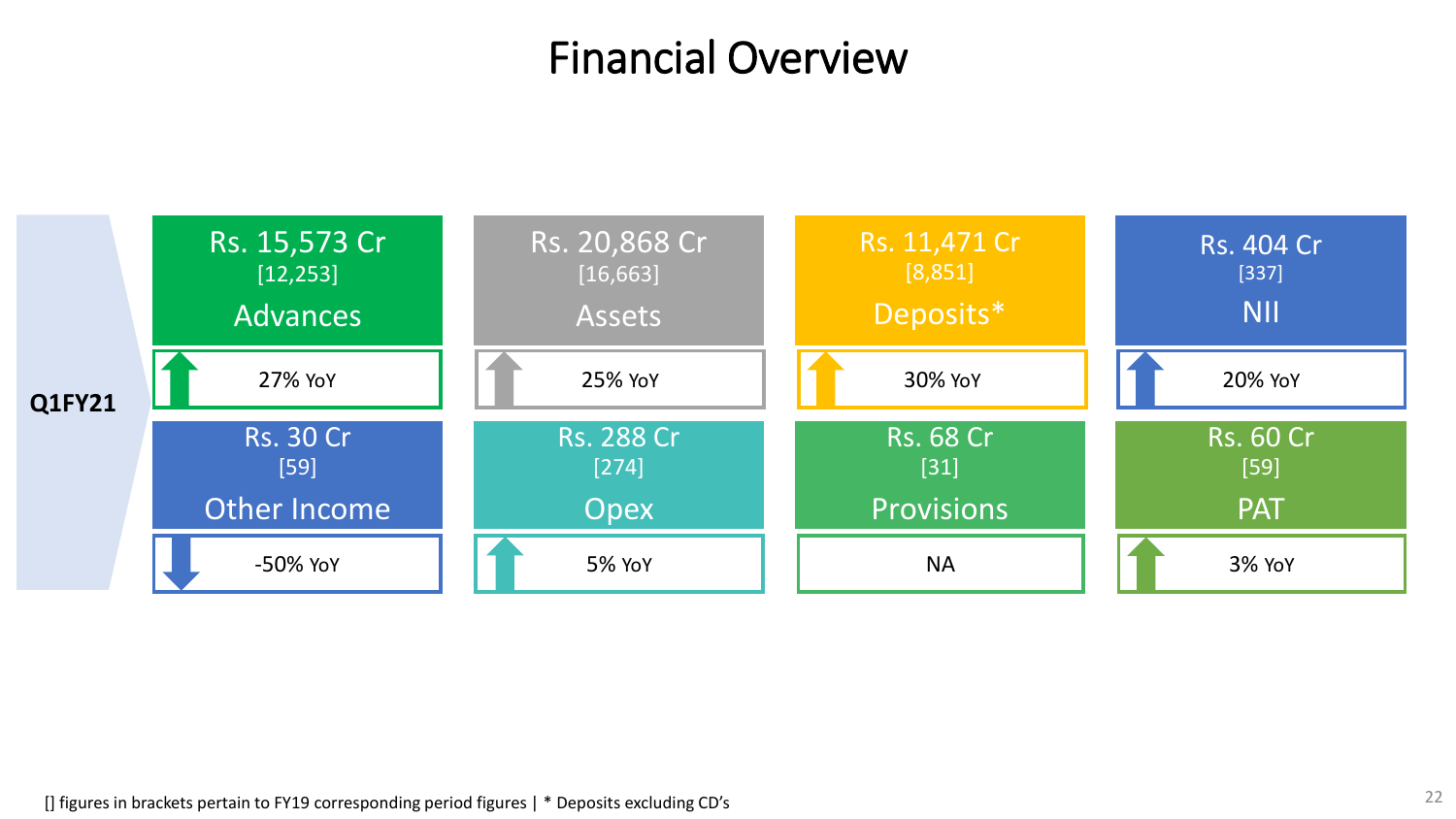### Key Ratios





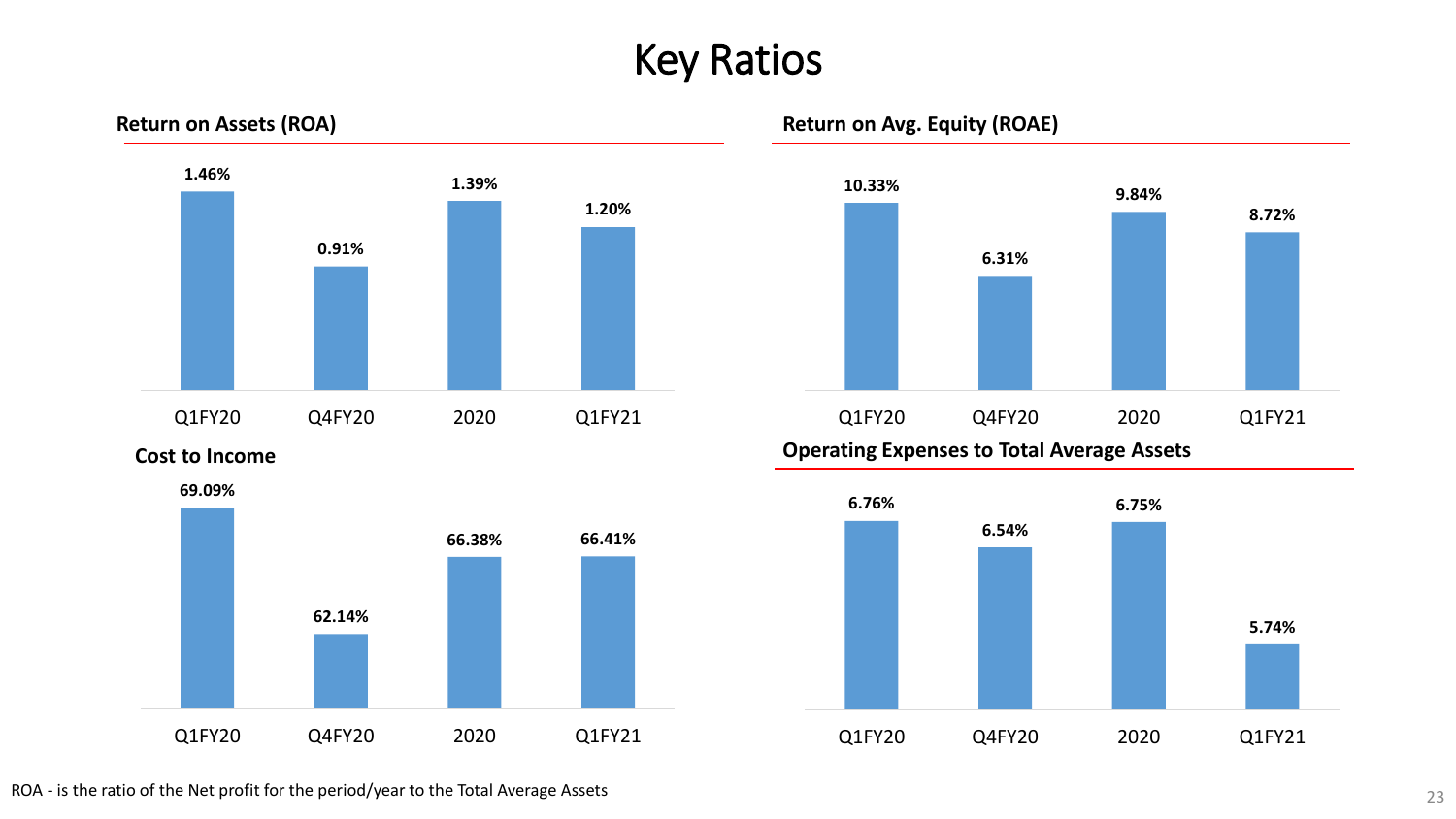### Key Ratios



• NIM = Net interest income [excluding securitization] as a % of avg. income earning assets | Lending spread = Difference between Yield on Advances and Cost of Funds | \* Credit cost = Credit Cost divided by Average Balance of Advances | GNPA including IBPC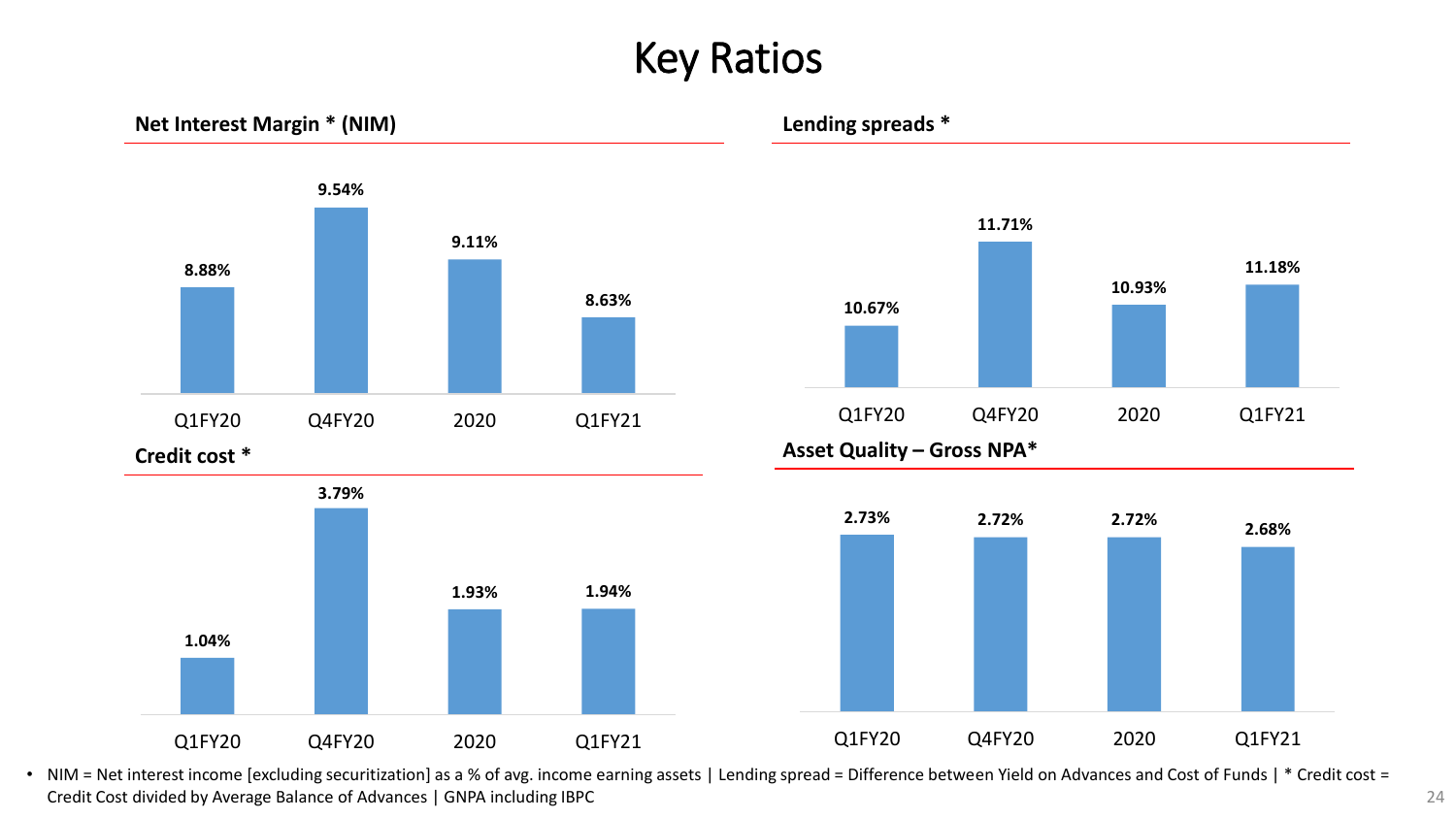### Income Evolution



**NII Other Income** Net Income

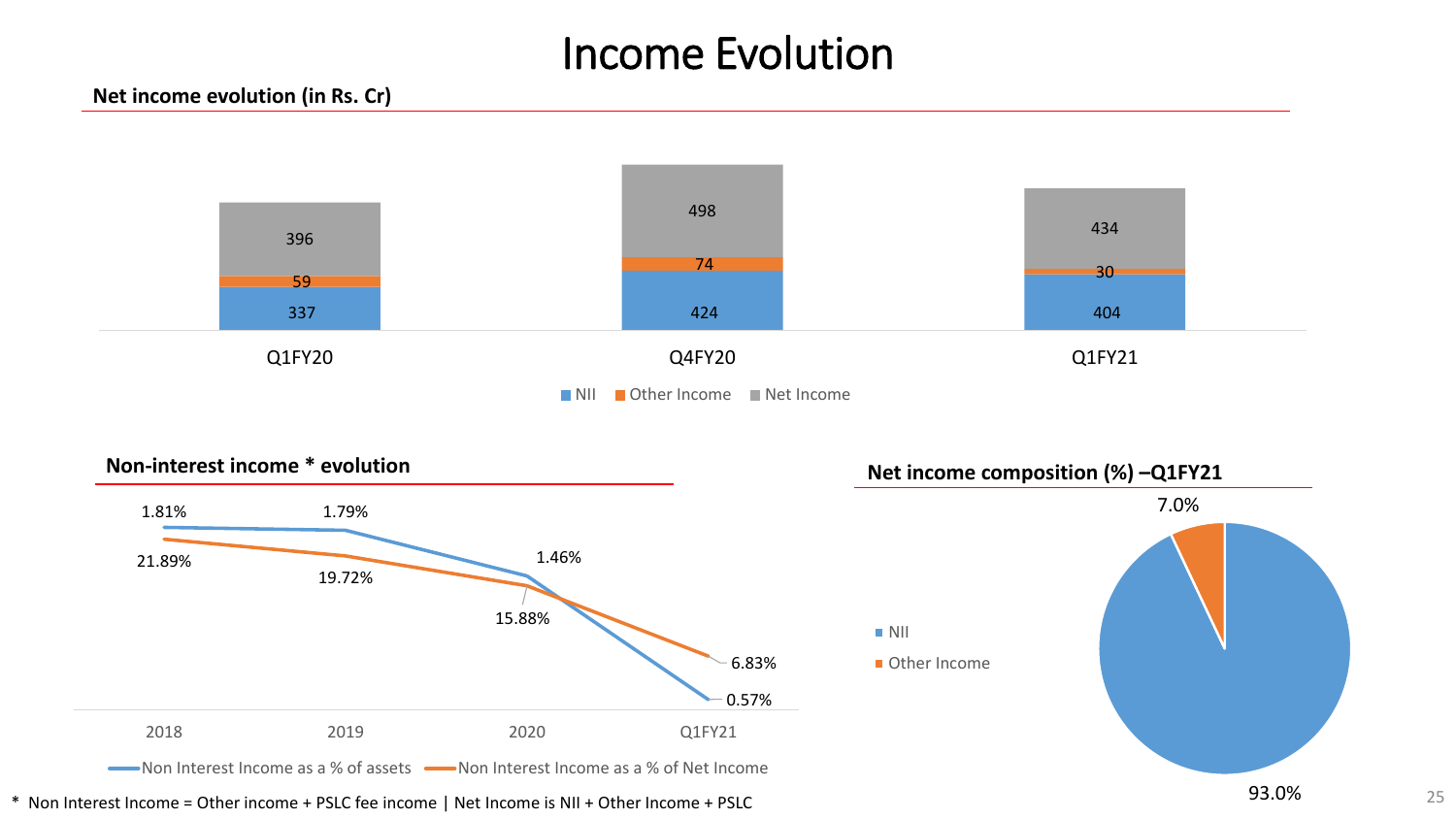### Opex Evolution

| <b>Rs Cr</b>                    | <b>Q1FY20</b> | <b>Q4FY20</b> | Q1FY21 |
|---------------------------------|---------------|---------------|--------|
| Employee expenses               | 166           | 187           | 191    |
| Other expenses                  | 85            | 100           | 78     |
| Depreciation                    | 23            | 22            | 19     |
| <b>Total Operating expenses</b> | 274           | 309           | 288    |
| No. of employees                | 15,261        | 16,104        | 15,843 |

#### **Opex evolution**



Cost to income (%) Opex / Net Income [ Total Income- Finance Cost]| Cost to assets (%) – Opex/ Total Assets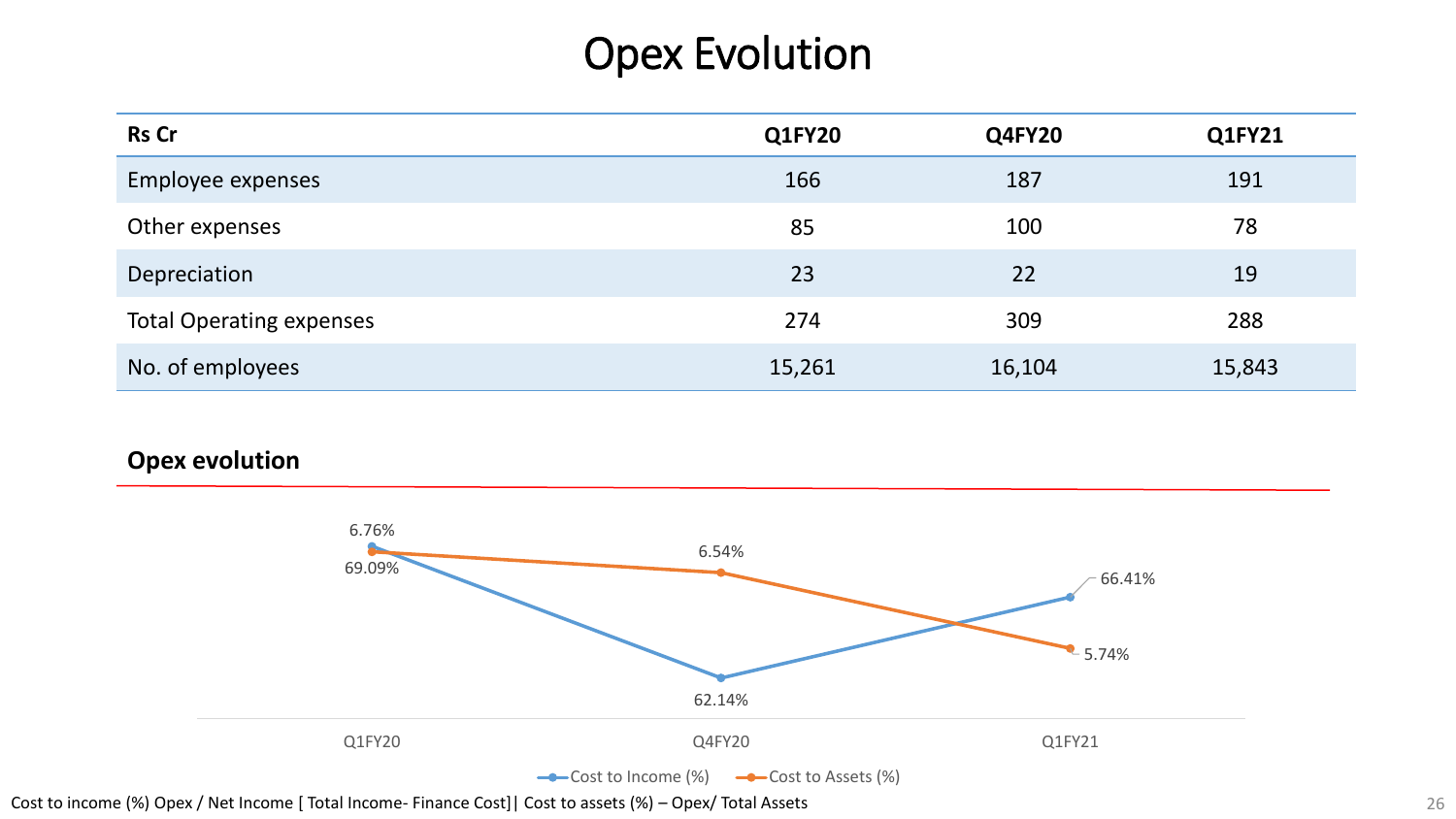## Capital Adequacy

| Rs. Cr                            | <b>June 2020</b> |
|-----------------------------------|------------------|
| <b>Total Risk Weighted Assets</b> | 12138.31         |
|                                   |                  |
| <b>Tier I Capital</b>             | 2501.68          |
| <b>Tier II Capital</b>            | 118.70           |
| <b>Total Capital</b>              | 2620.38          |
| <b>CRAR</b>                       |                  |
| <b>Tier I CRAR</b>                | 20.61%           |
| <b>Tier II CRAR</b>               | 0.98%            |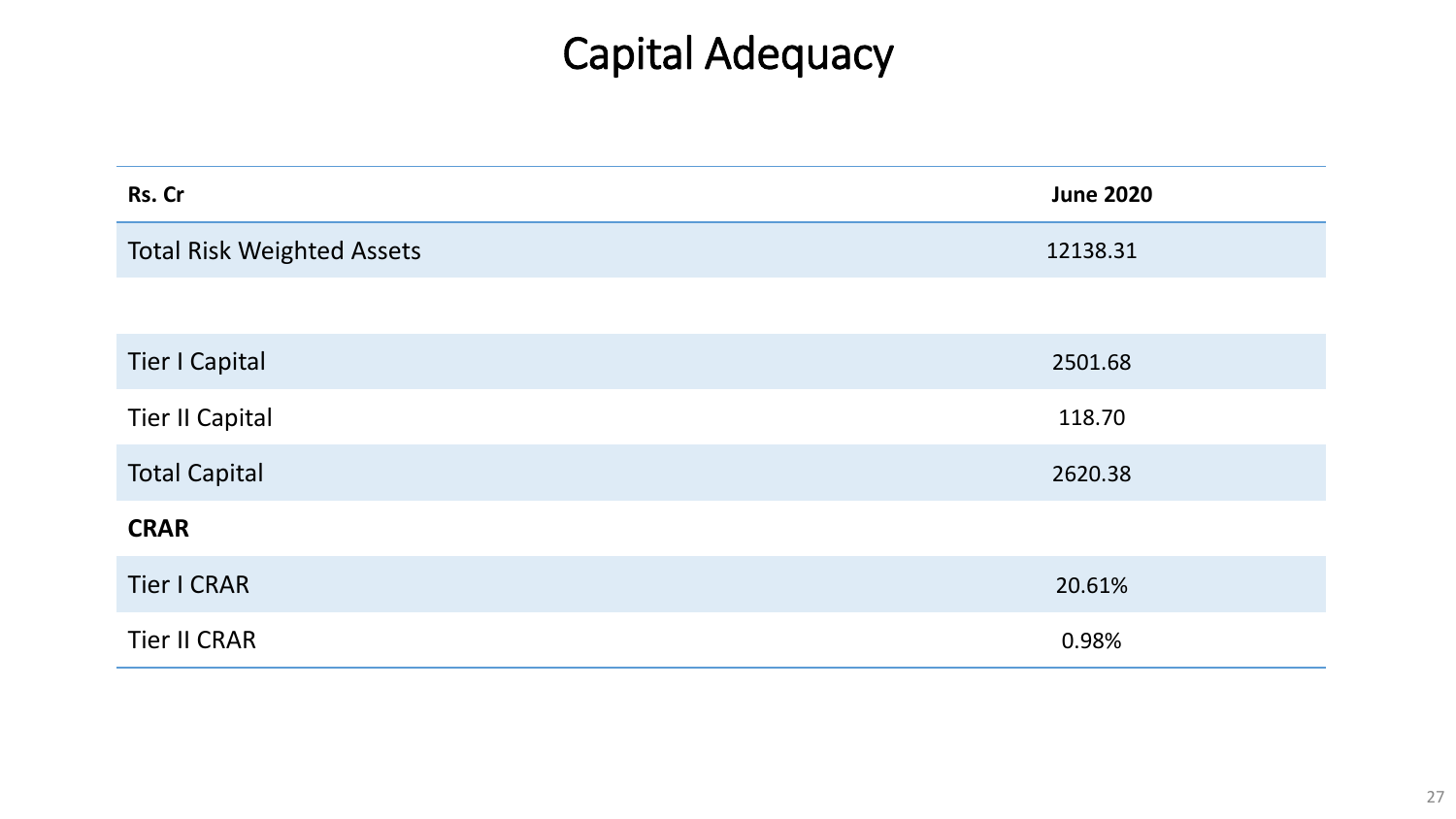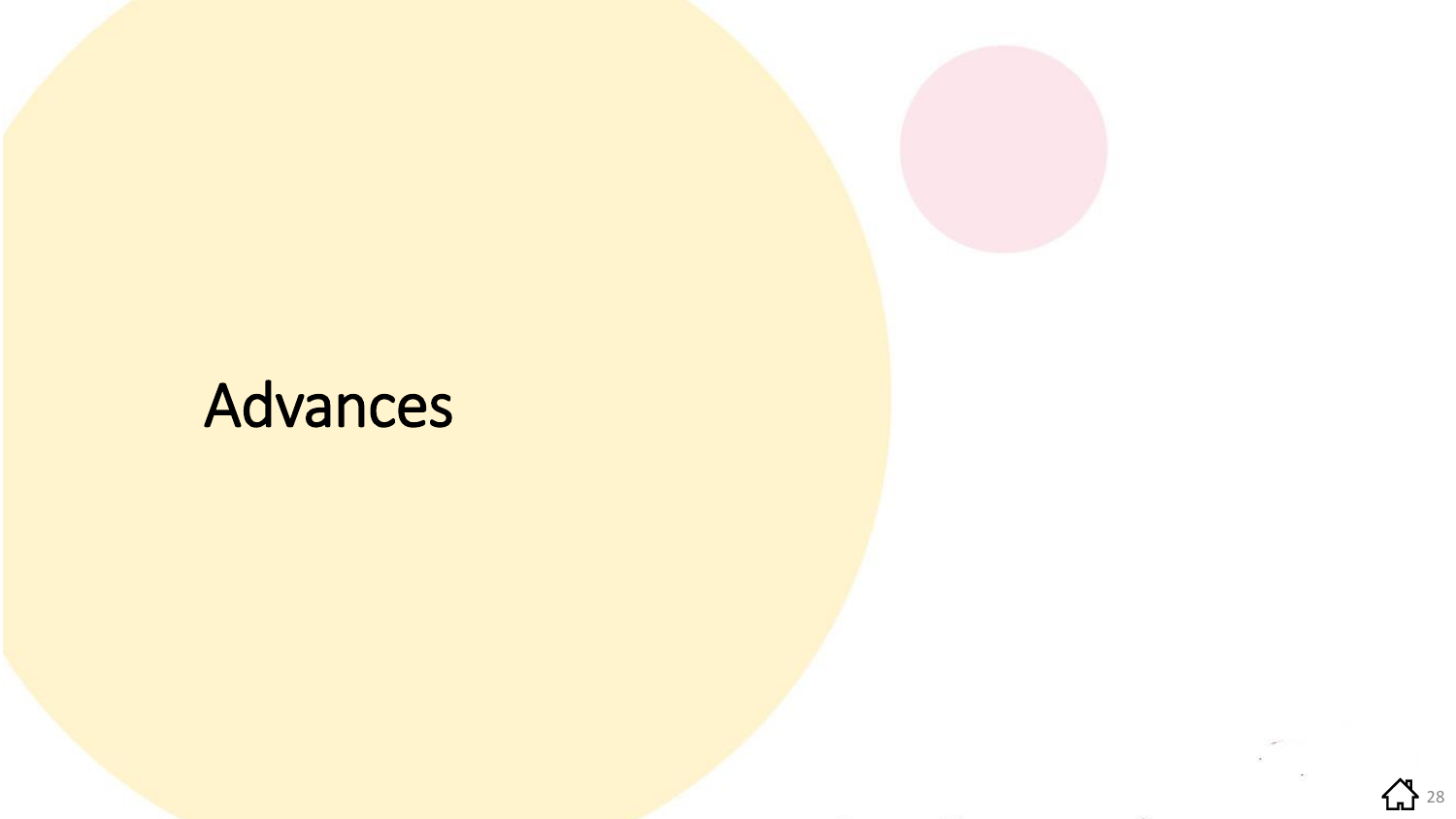### Advances evolution and Diversified book



**†** Others includes loan-against-gold, unsecured business loans, overdrafts against fixed deposits and staff loans| Housing Finance (HF) | Micro Small Enterprises (MSE) | Advances – Advances including IBPC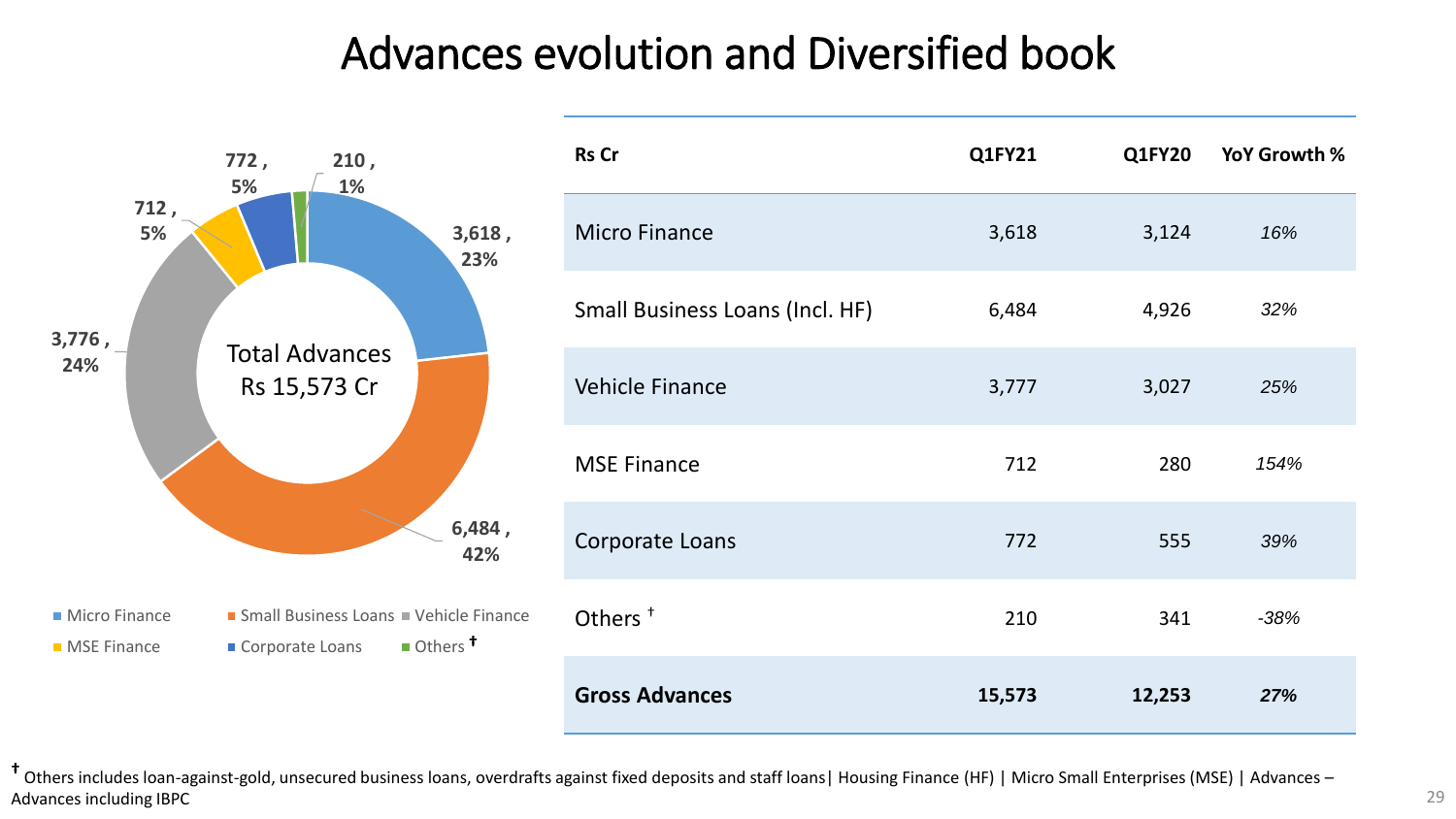### Advances Evolution – Product-wise

| <b>Rs Cr</b>                           | <b>Q1FY21</b> | <b>Q1FY20</b> | YoY<br>growth % |
|----------------------------------------|---------------|---------------|-----------------|
| <b>Micro Finance</b>                   | 3,618         | 3,124         | 16%             |
| <b>Small Business Loans (Incl. HF)</b> | 6,484         | 4,926         | 32%             |
| <b>Small Business Loans</b>            | 5,151         | 3,944         | 31%             |
| <b>Housing Finance</b>                 | 629           | 411           | 53%             |
| Agri Loans                             | 704           | 571           | 23%             |
| <b>Vehicle Finance</b>                 | 3,777         | 3,027         | 25%             |
| Used CV                                | 2,628         | 2,250         | 17%             |
| New CV                                 | 1,149         | 777           | 48%             |
| <b>MSE Finance</b>                     | 712           | 280           | 154%            |
| Corporate Loans                        | 772           | 555           | 39%             |
| Others <sup>+</sup>                    | 210           | 341           | $-38%$          |
| <b>Gross Advances</b>                  | 15,573        | 12,253        | 27%             |

Advances including IBPC † Others includes loan-against-gold, unsecured business loans, overdrafts against fixed deposits and staff loans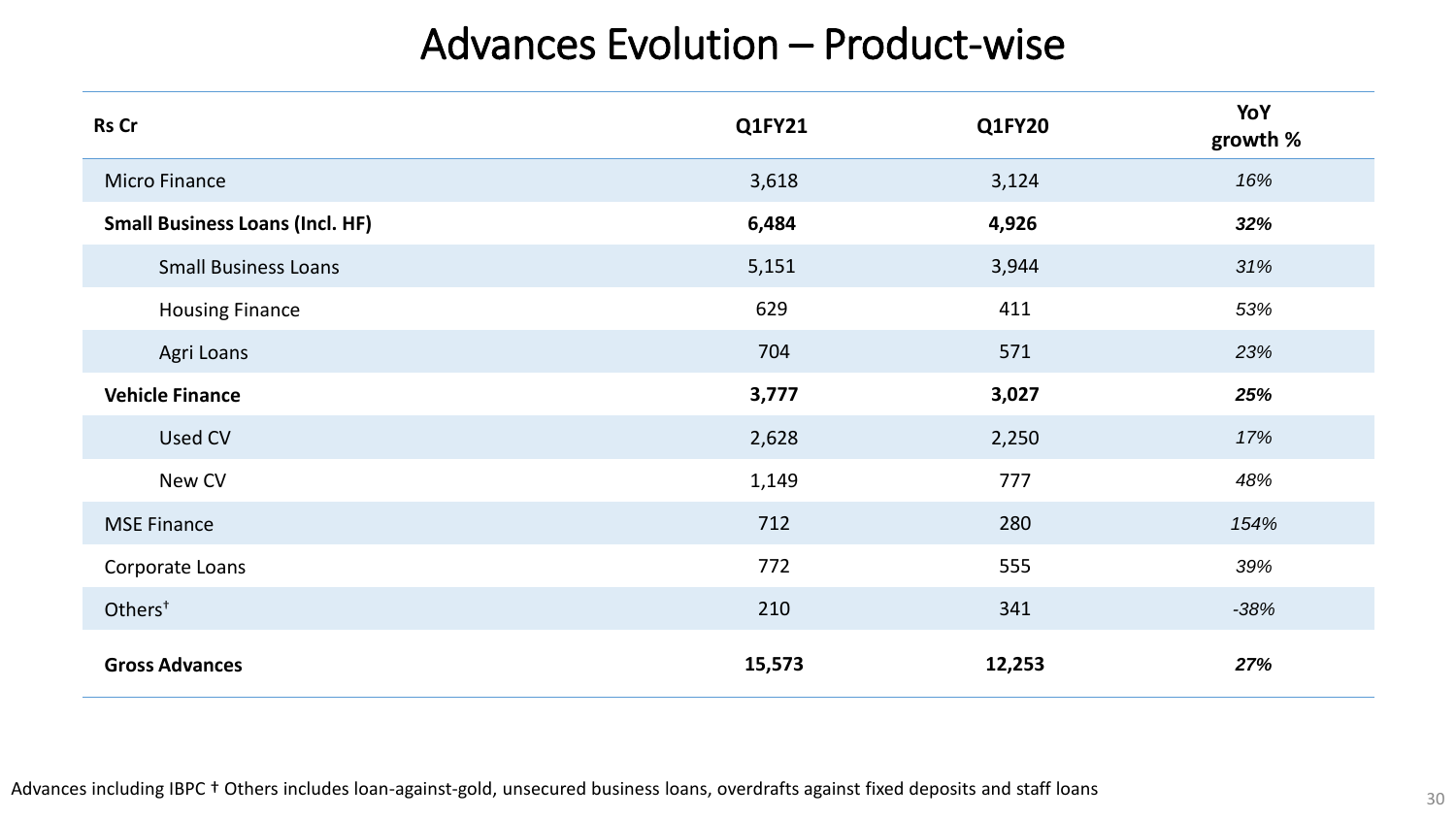### Asset Products - Details

| Product Segment (as on 30 <sup>th</sup> June 2020) | <b>GNPA (%)</b><br>2019 | <b>GNPA (%)</b><br>2020 | <b>GNPA (%)</b><br>Q1FY21 |
|----------------------------------------------------|-------------------------|-------------------------|---------------------------|
| <b>Micro Finance</b>                               | 0.86%                   | 1.16%                   | 1.18%                     |
| Small Business Loans (Incl. HF)                    | 2.63%                   | 2.73%                   | 2.65%                     |
| <b>Vehicle Finance</b>                             | 4.00%                   | 4.03%                   | 3.78%                     |
| <b>MSE Finance</b>                                 | 1.75%                   | 1.19%                   | 1.12%                     |
| <b>Corporate Loans</b>                             | 0.00%                   | 0.00%                   | 0.84%                     |
| <b>GNPA</b>                                        | 2.53%                   | 2.72%                   | 2.68%                     |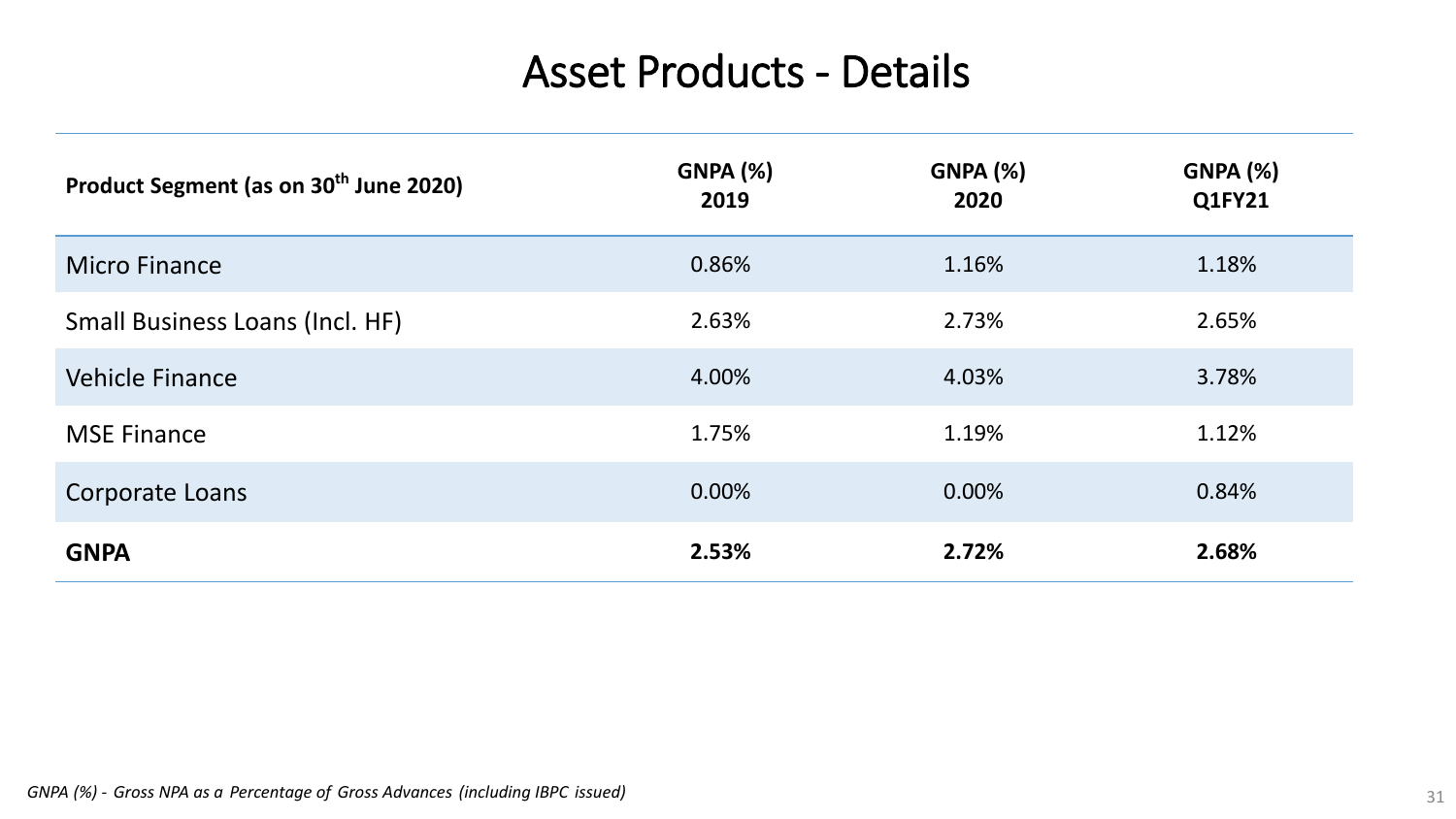### Disbursements Product-wise

| <b>Rs Cr</b>                    | <b>Q1FY20</b> | <b>Q1FY21</b>  | YoY Growth % |
|---------------------------------|---------------|----------------|--------------|
| <b>Micro Finance</b>            | 631           | 132            | $-79%$       |
| Small Business Loans (Incl. HF) | 638           | 265            | $-58%$       |
| <b>Small Business Loans</b>     | 508           | 204            | $-60%$       |
| <b>Housing Finance</b>          | 54            | 29             | $-46%$       |
| Agri Loans                      | 76            | 32             | $-59%$       |
| Vehicle Finance                 | 506           | 105            | $-80%$       |
| Used CV                         | 370           | 71             | $-82%$       |
| New CV                          | 136           | 34             | $-75%$       |
| <b>MSE Finance</b>              | 127           | 36             | $-71%$       |
| Corporate Loans                 | 110           | 19             | $-83%$       |
| Others <sup>+</sup>             | 6             | $\overline{7}$ | 35%          |
| <b>Total Disbursements</b>      | 2,018         | 564            | $-72%$       |

Others includes loan-against-gold, unsecured business loans, overdrafts against fixed deposits and staff loans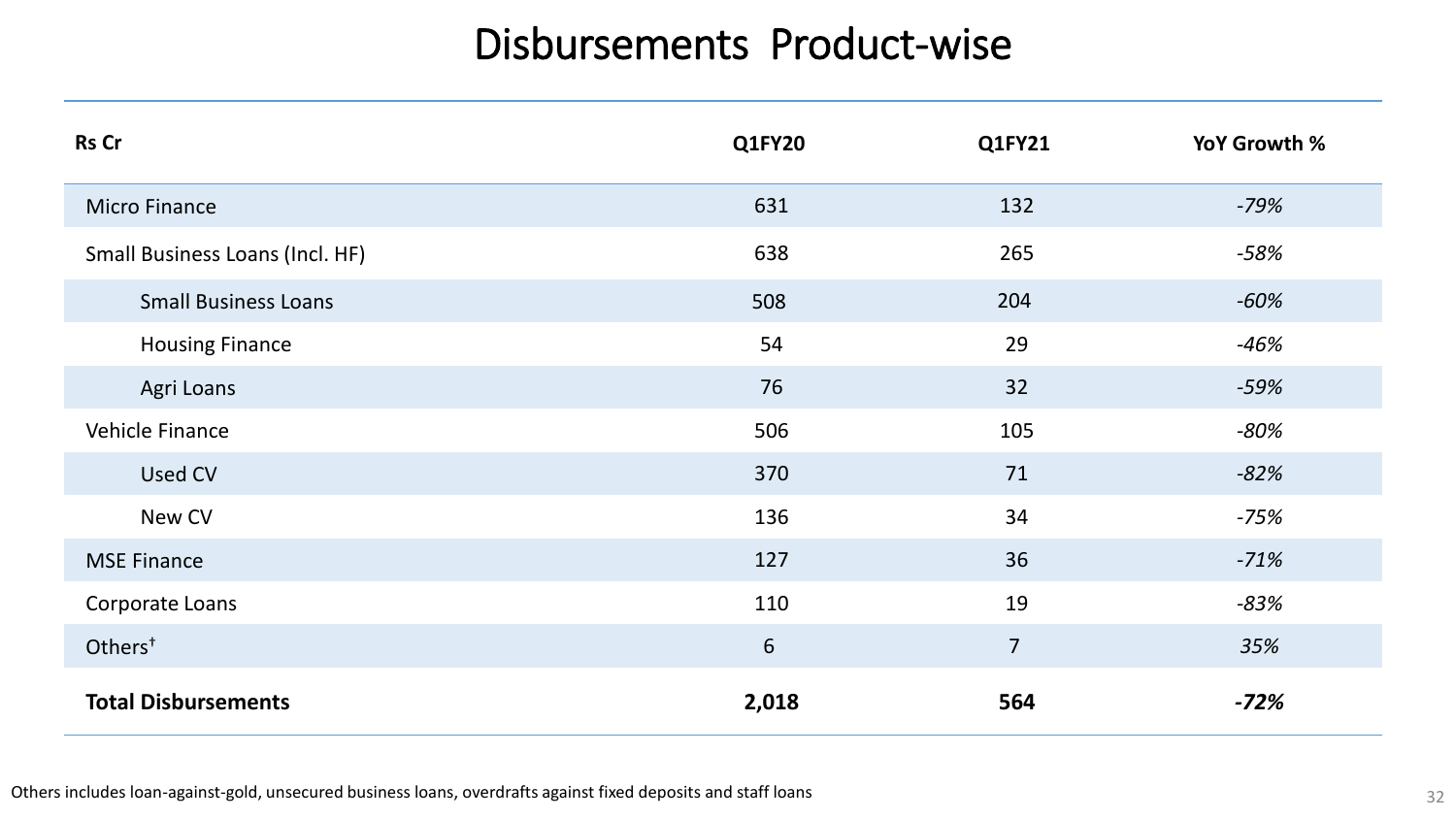#### Asset Landscape

#### **State Wise Advances (as of June 30, 2020)**



**11.04%**

**61.91%**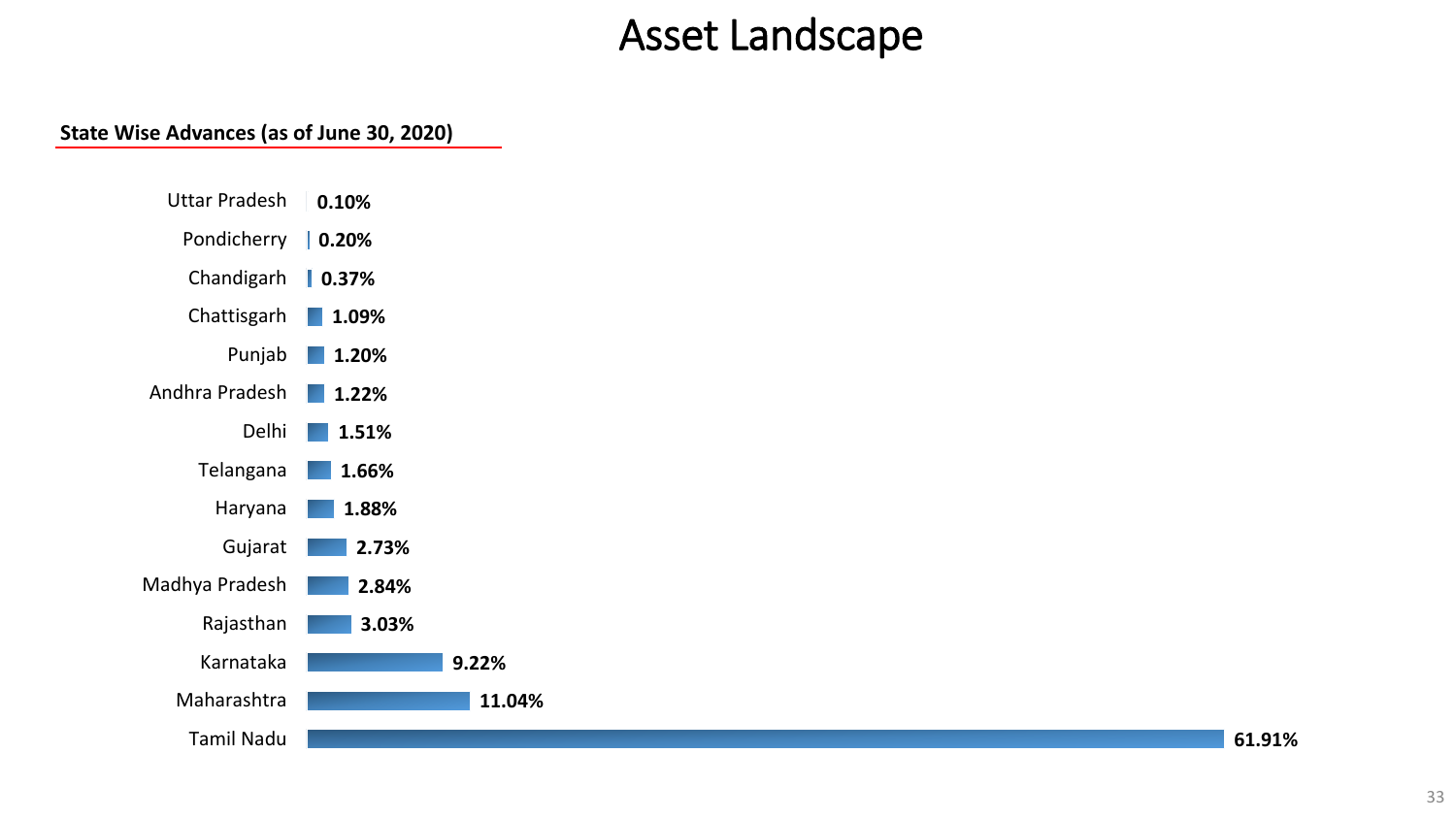#### Loan Profile Mix



NBFC Exposure Mix



Working Capital Loans



| ■ Manufacturing | Trading | Services |
|-----------------|---------|----------|
|-----------------|---------|----------|

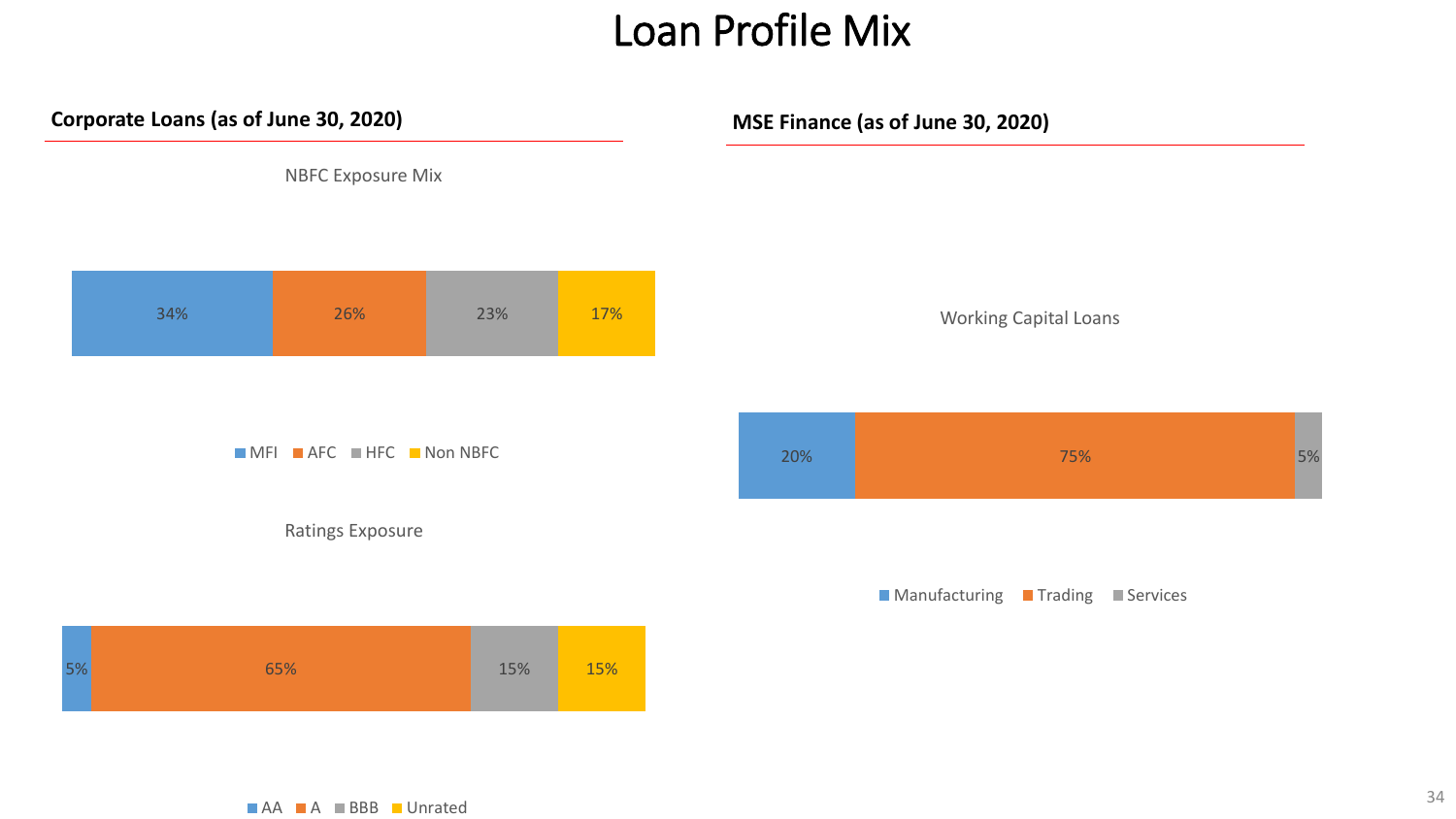### Asset quality trend



| <b>Gross NPA Movement (Rs Cr)</b>                                 | <b>Q1FY20</b> | <b>Q4FY20</b> | Q1FY21 |
|-------------------------------------------------------------------|---------------|---------------|--------|
| <b>Opening GNPA Balance</b>                                       | 295.70        | 417.96        | 417.32 |
| Add: Additions during the period                                  | 79.36         | 94.13         | 15.39  |
| Less:                                                             |               |               |        |
| i. Upgradations                                                   | 14.23         | 39.74         | 3.19   |
| ii. Recoveries (excluding recoveries made from upgraded accounts) | 17.62         | 33.27         | 4.69   |
| iii. Technical or Prudential write-offs                           | 3.83          | 4.77          | 5.21   |
| Write-offs other than those under (iii) above                     | 5.53          | 16.99         | 2.95   |
| <b>Closing GNPA Balance</b>                                       | 334.30        | 417.32        | 416.67 |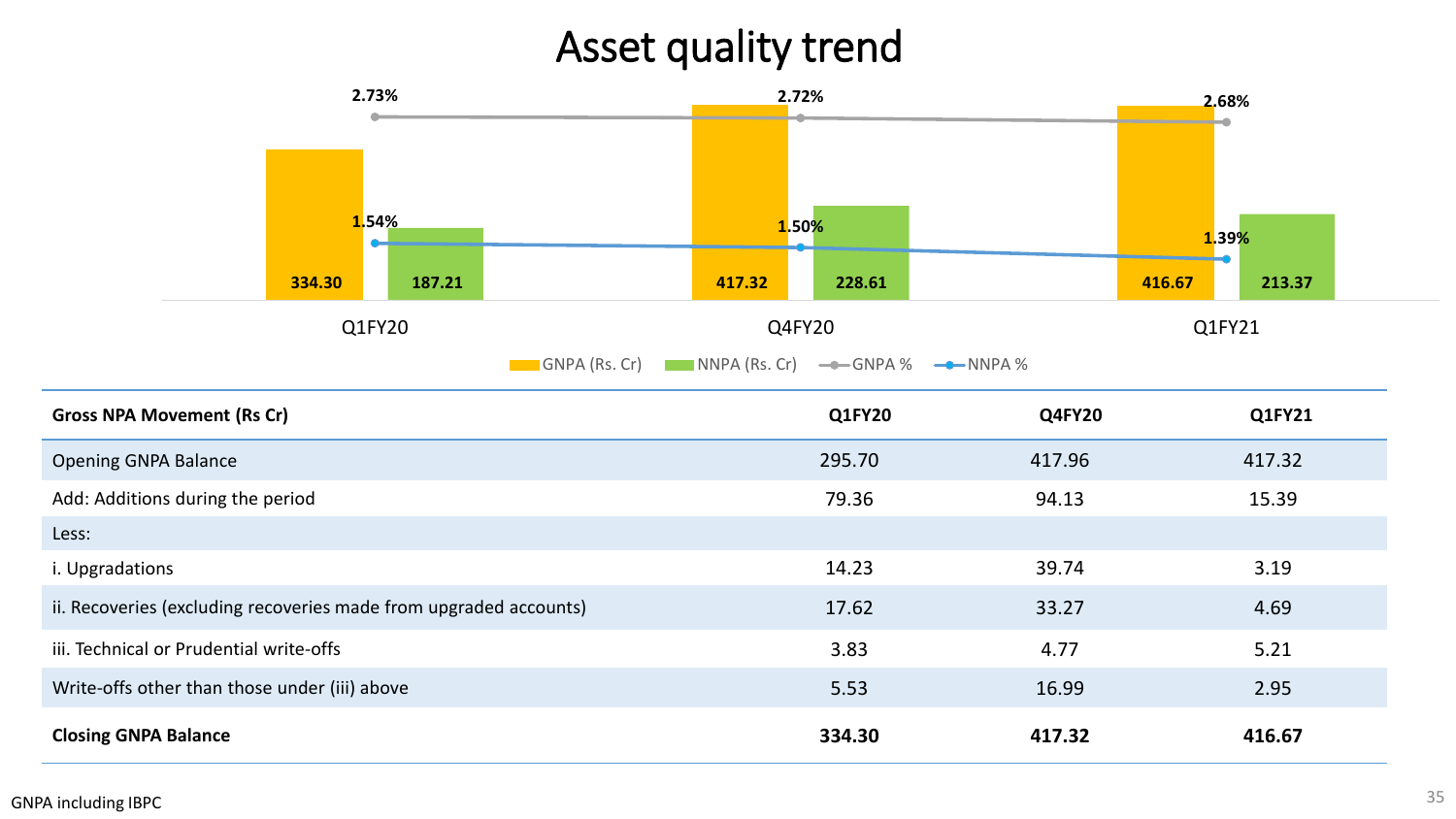

**{}** 36

# Liabilities & Branch Banking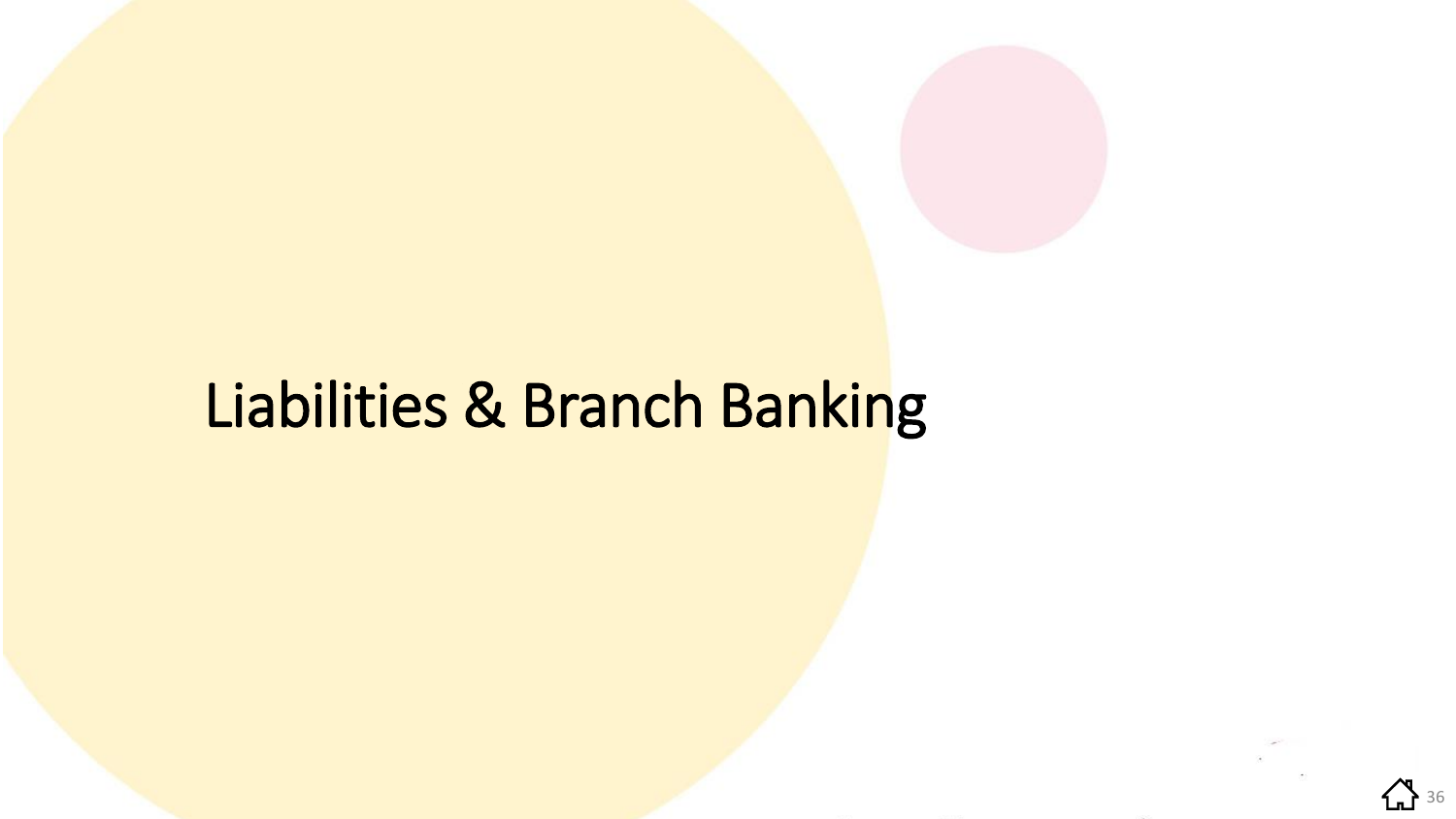### Customer deposits evolution

#### **Update for Q1FY21**

| as on 30 June 2020                         | <b>CA</b><br>[Current Account] | <b>SA</b><br>Savings Account | <b>CASA</b><br>[Low cost deposits] | TD<br>Term Deposits | <b>CASA+TD</b><br>[Customer Deposits] |
|--------------------------------------------|--------------------------------|------------------------------|------------------------------------|---------------------|---------------------------------------|
| Balance (Cr)                               | 330                            | 2,024                        | 2,354                              | 9,117               | 11,471                                |
| as a % of total borrowings (Rs. 18,313 Cr) | 2%                             | 11%                          | 13%                                | 50%                 | 63%                                   |

#### **Customer Deposits evolution (Rs. Cr)**

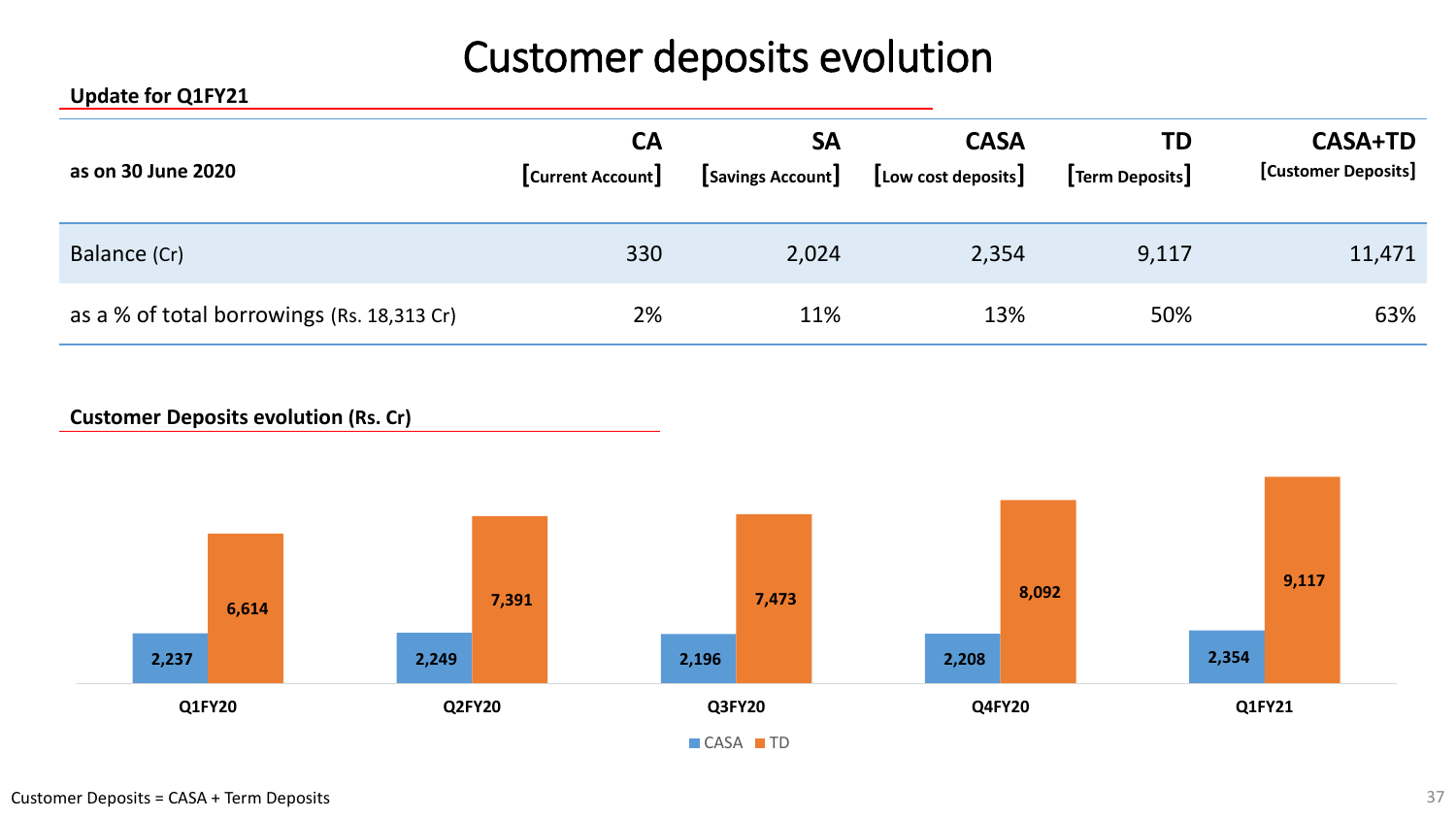#### Customer Deposit Profile

**(as of June 30, 2020)**



#### **Term Deposit Mix CASA Mix**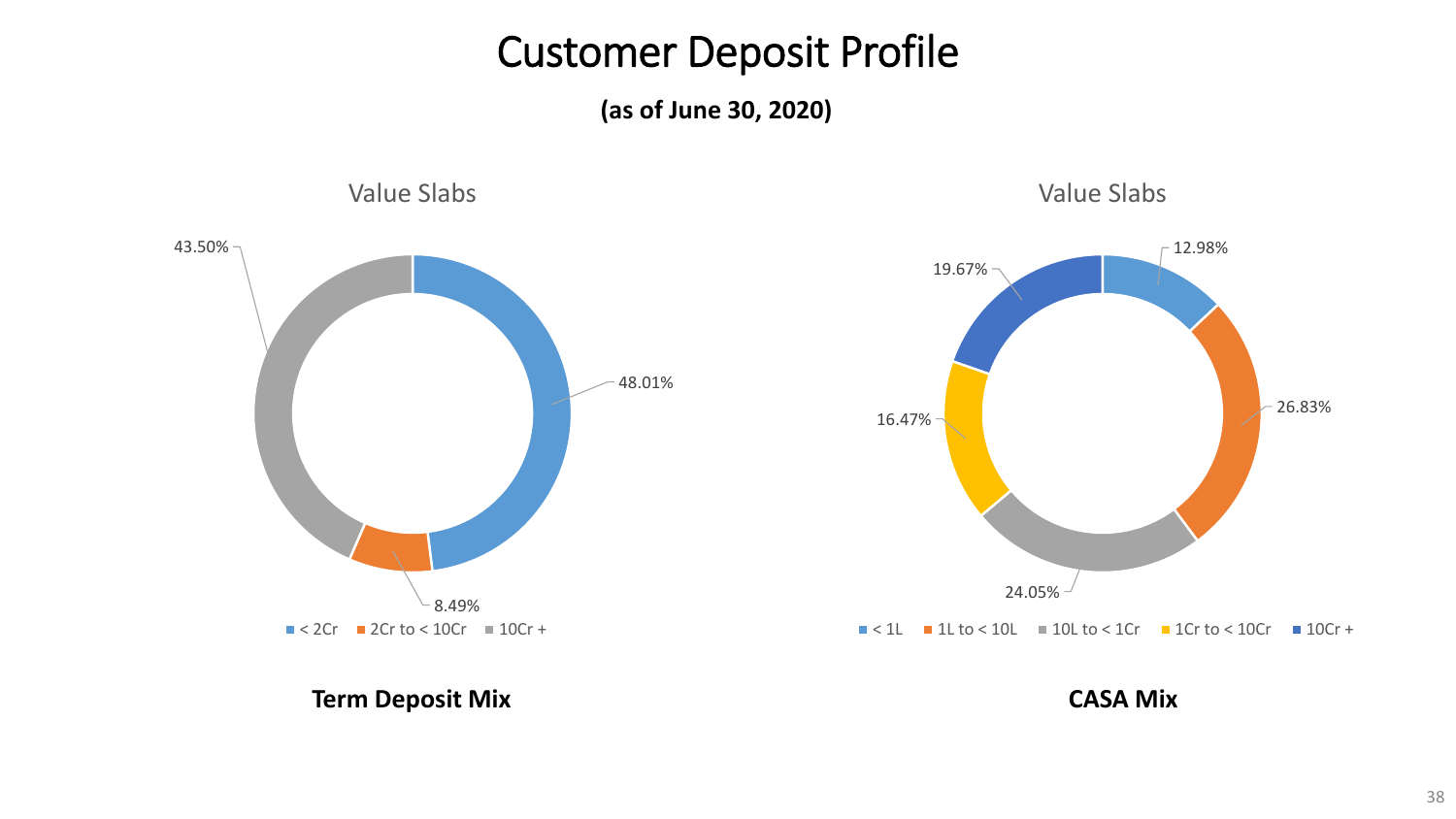#### Liabilities Landscape

**17.61%**

#### **State Wise Deposits (as of June 30, 2020)**



**30.08%**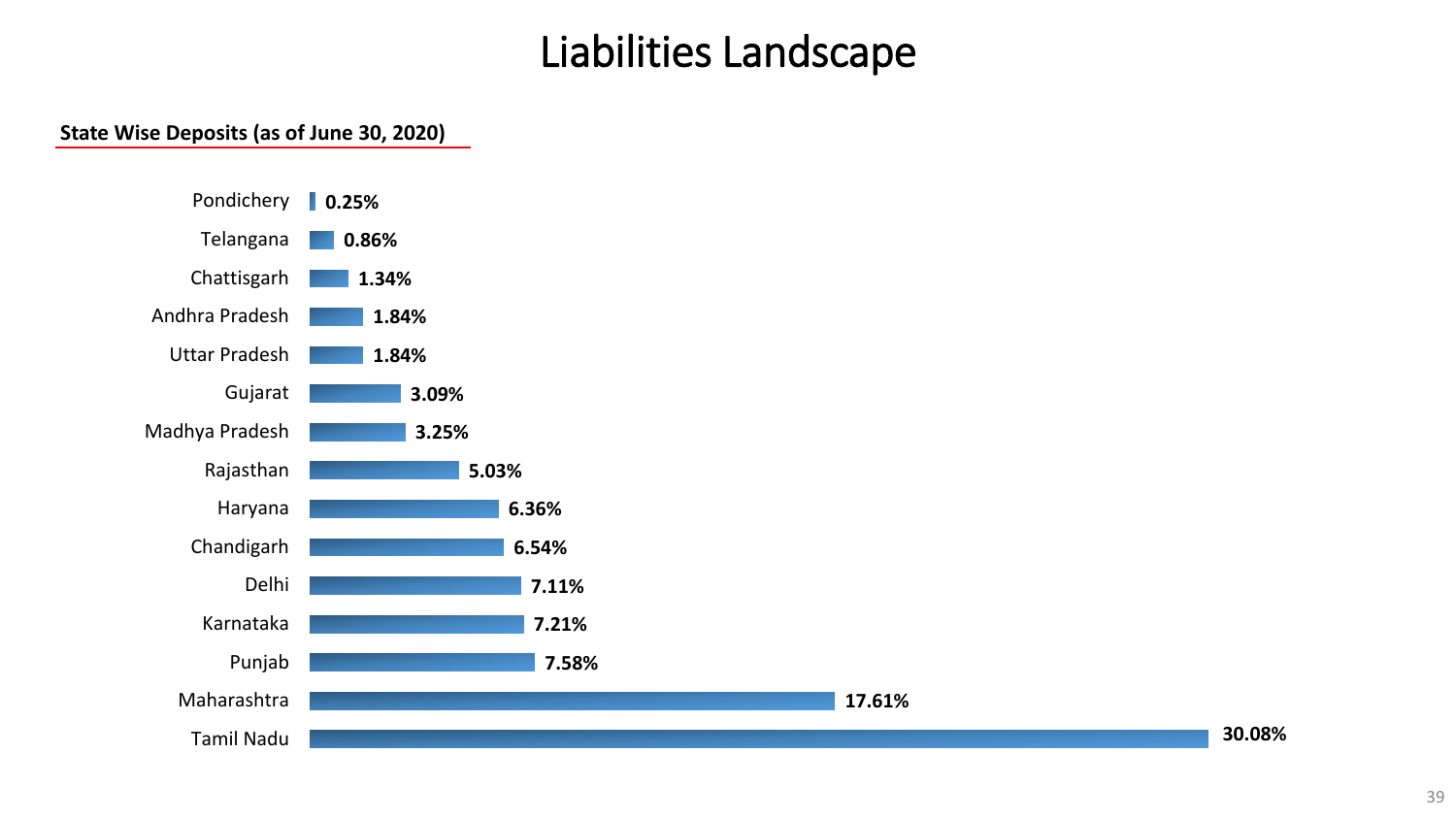#### Overview of TPP Business

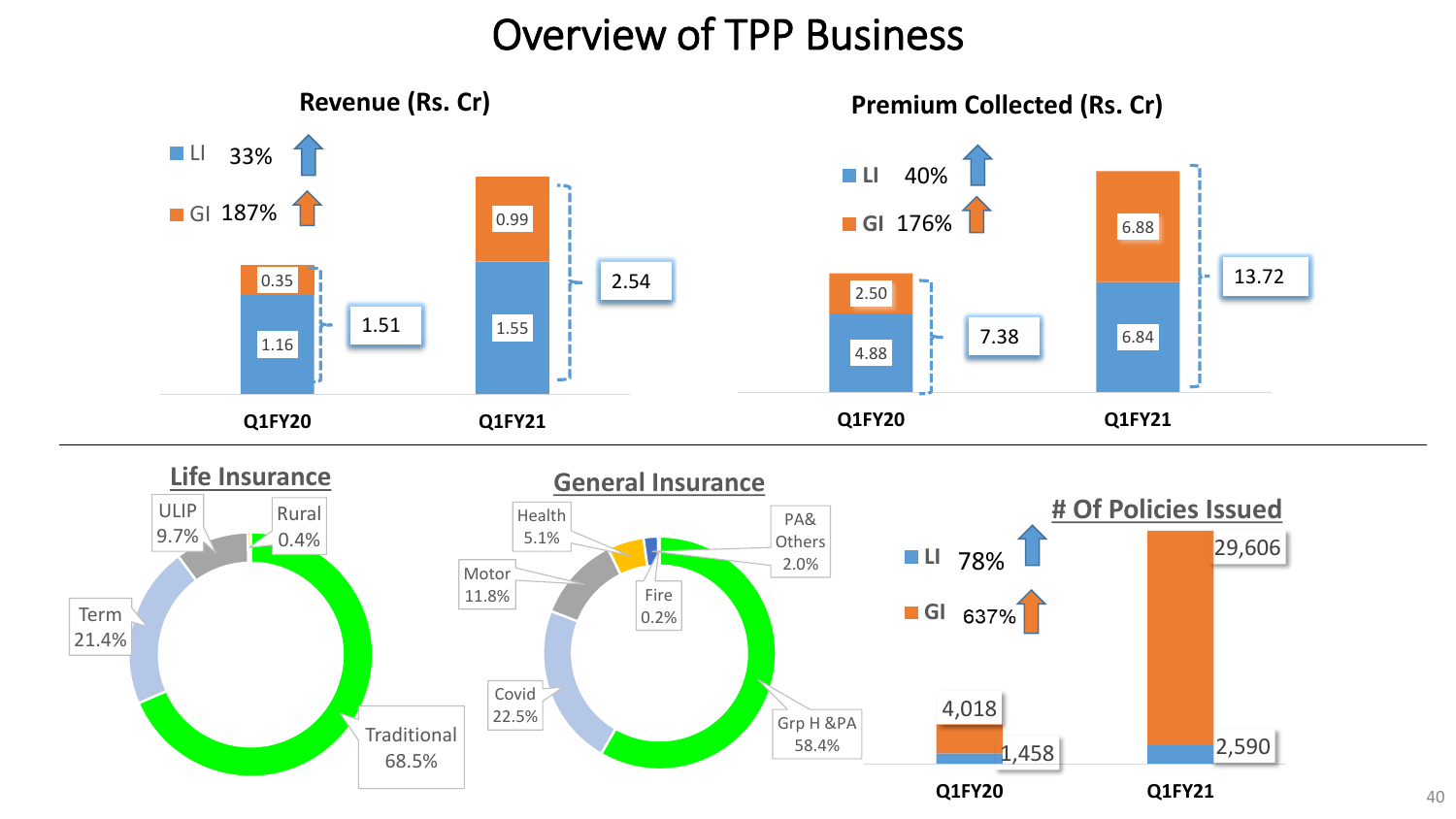## Funding profile

■ TD

■ CASA

■ IBPC

**Refinance** 

■ Certificate of Deposit

■ Sub-ordinated Debt

**Term Borrowing** 

■ RBI Borrowing



| In Rs Cr                | <b>June 2020</b> |
|-------------------------|------------------|
| <b>TD</b>               | 9,117            |
| Refinance               | 4,963            |
| <b>CASA</b>             | 2,354            |
| <b>CD</b>               | 316              |
| Sub Debt                | 220              |
| <b>Term Borrowing</b>   | 110              |
| <b>IBPC</b>             | 1,000            |
| <b>RBI Borrowing</b>    | 233              |
| <b>Total Borrowings</b> | 18,313           |

| <b>Period ended</b> | <b>CASA</b><br>(Cr) | <b>Term Deposits</b><br>(Cr) | <b>Retail Term</b><br>Deposits (Cr) | <b>Customer deposits</b><br>$[CASA + TD] (Cr)$ | CASA as a %<br><b>Customer Deposits</b> | Certificate of<br>Deposits (Cr) | <b>Total</b><br>Deposits (Cr) |
|---------------------|---------------------|------------------------------|-------------------------------------|------------------------------------------------|-----------------------------------------|---------------------------------|-------------------------------|
| $30th$ June 19      | 2,237               | 6,614                        | 2,230                               | 8,851                                          | 25%                                     | 282                             | 9,133                         |
| $31st$ Mar 20       | 2,208               | 8,092                        | 3,811                               | 10,300                                         | 21%                                     | 488                             | 10,788                        |
| $30th$ June 20      | 2,354               | 9,117                        | 4,377                               | 11,471                                         | 21%                                     | 316                             | 11,787                        |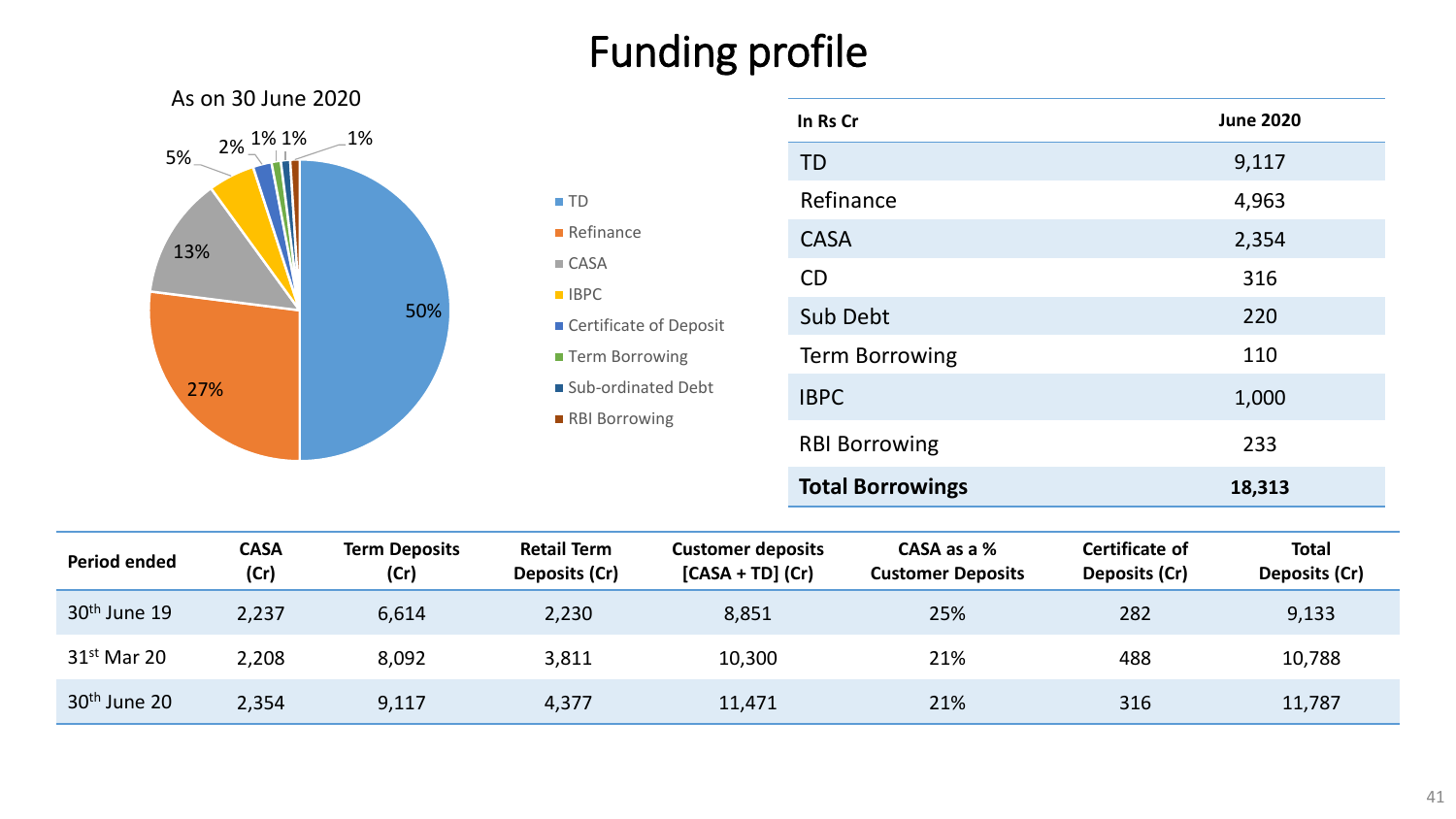#### **Treasury**

**Investments** (As on 30 June 2020) **Borrowings & Liquidity** 

#### **SLR Portfolio**

| <b>Portfolio Category</b> | <b>Book Value (Rs. Cr)</b> |
|---------------------------|----------------------------|
| Held Till Maturity (HTM)  | 2,041                      |
| Available for Sale (AFS)  | 1,199                      |
| Held for Trading (HFT)    | 65                         |
| <b>Total</b>              | 3,305                      |

#### **Non SLR Portfolio** (As on 30 June 2020)

| <b>Type of Investment</b>     | <b>Book Value (Rs. Cr)</b> |
|-------------------------------|----------------------------|
| <b>Opening CPs/NCDs</b>       | 50                         |
| <b>Purchases/Subscription</b> | 124                        |
| Sales/Redemption              | Nil                        |
| <b>Closing CPs/NCDs</b>       | 174                        |

#### **Borrowings:**

- Our Bank's Certificate of Deposit (CD) programme for Rs. 2,000 Crore has highest rating from at CRISIL A1+
- Availed refinance of Rs. 685 Crore during Q1FY21 (Rs. 1,000 Crore in Q4FY20) Our Bank has adequate advances to avail fresh refinance whenever required including assistance from Special Refinance Scheme announced by RBI through SIDBI/ NABARD/ NHB which provides strong cushion to ALM position of the Bank.
- Our Bank has undertaken Inter-Bank Participation Certificates (IBPCs) with a mix of PSL/Non-PSL advances which further enhances the liquidity of the Bank
- Adequate surplus liquidity in the form of High Quality Liquid Assets (HQLA) being maintained to fund advances growth. Liquidity Coverage Ratio (LCR) as on 30.06.2020 at 139.4% much above the minimum regulatory requirement of LCR at 80%

#### **Liquidity:**

- Total Investment Portfolio comprises SLR of Rs. 3,305 Crore (Book Value) and Non SLR of Rs. 174 Crore (Book Value).
- Our Bank participated in Targeted Long Term Repo Operations (TLTRO) announced by RBI during March 2020. Purchases in Non-SLR during this quarter includes Investments made out of the funds borrowed from TLTRO. The bank has invested Rs. 125 crores through this route.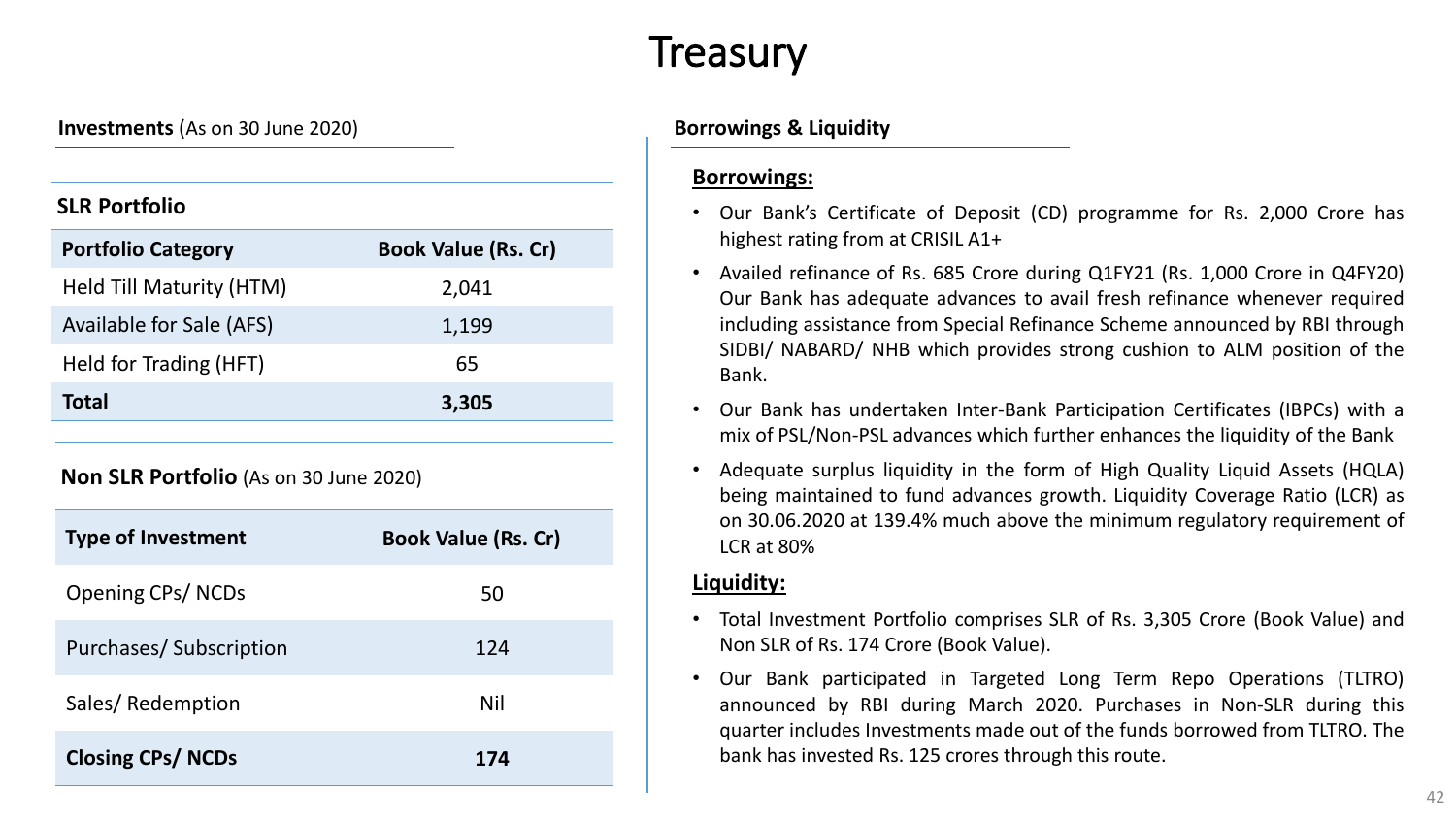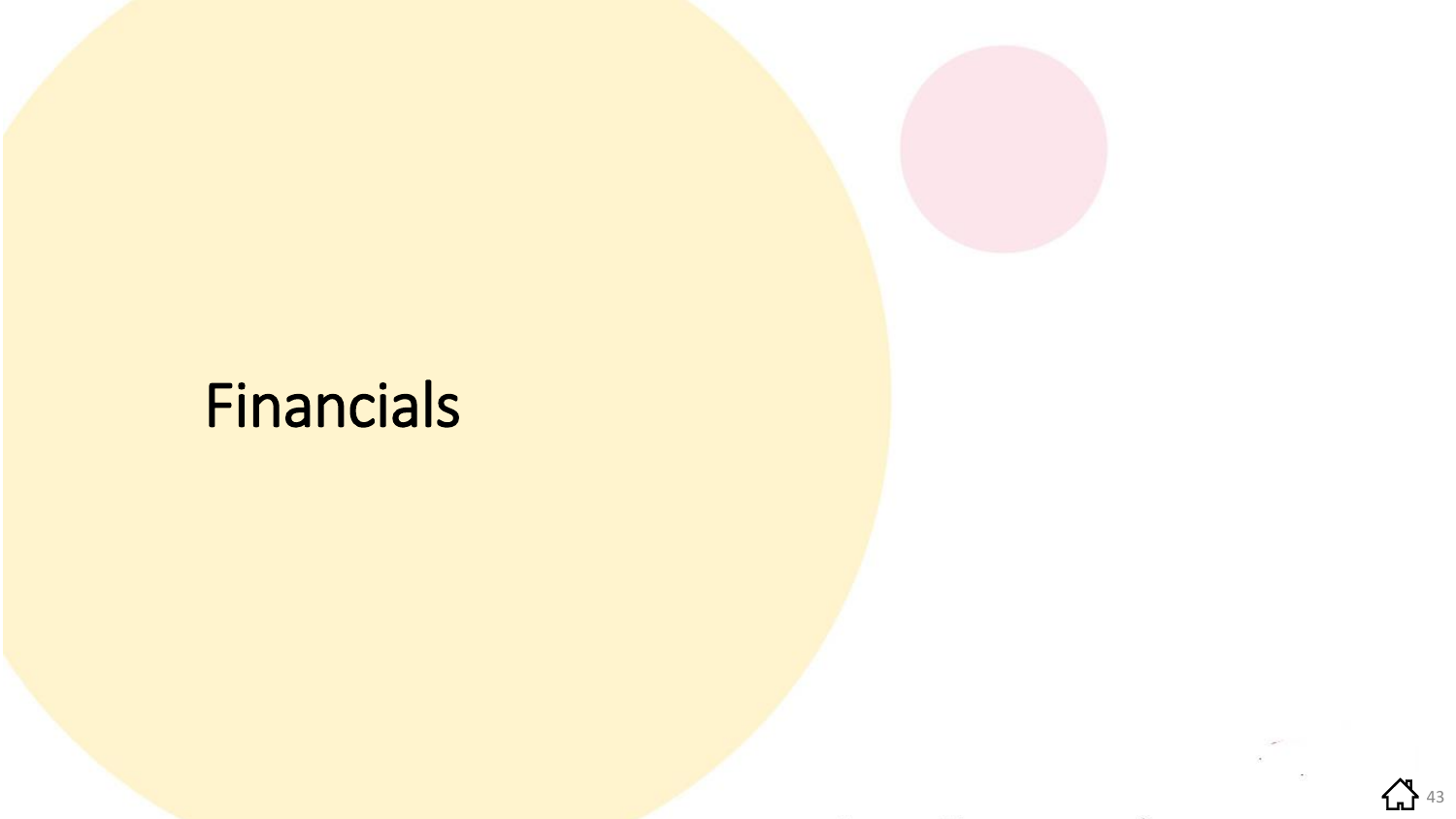### Balance Sheet

| Particulars (in Rs Cr)                                 | June-20 | June-19 | YoY%   | March-20 | QoQ%                     |
|--------------------------------------------------------|---------|---------|--------|----------|--------------------------|
| <b>Capital &amp; Liabilities</b>                       |         |         |        |          |                          |
| Capital                                                | 1,053   | 1,006   | 5%     | 1,053    | $\overline{\phantom{a}}$ |
| Reserves & Surplus                                     | 1,751   | 1,307   | 34%    | 1,691    | 4%                       |
| Networth                                               | 2,804   | 2,313   | 21%    | 2,744    | 2%                       |
| Deposits                                               | 11,787  | 9,133   | 29%    | 10,788   | 9%                       |
| <b>Borrowings</b>                                      | 5,526   | 4,645   | 19%    | 5,135    | 8%                       |
| <b>Other Liabilities &amp; Provision</b>               | 751     | 572     | 32%    | 648      | 16%                      |
| <b>Total</b>                                           | 20,868  | 16,663  | 25%    | 19,315   | 8%                       |
| <b>Assets</b>                                          |         |         |        |          |                          |
| Cash and Balances With Reserve Bank of India           | 429     | 391     | 10%    | 381      | 13%                      |
| Balances With Banks and Money At Call and Short Notice | 1,496   | 1,407   | 6%     | 2,156    | $-31%$                   |
| Investments                                            | 3,478   | 2,270   | 53%    | 2,343    | 48%                      |
| Advances                                               | 14,389  | 12,025  | 20%    | 13,747   | 5%                       |
| <b>Fixed Assets</b>                                    | 198     | 227     | $-13%$ | 213      | $-7%$                    |
| <b>Other Assets</b>                                    | 878     | 343     | 156%   | 475      | 85%                      |
| <b>Total</b>                                           | 20,868  | 16,663  | 25%    | 19,315   | 8%                       |
| <b>AUM</b>                                             | 15,573  | 12,253  | 26%    | 15,367   | 1%                       |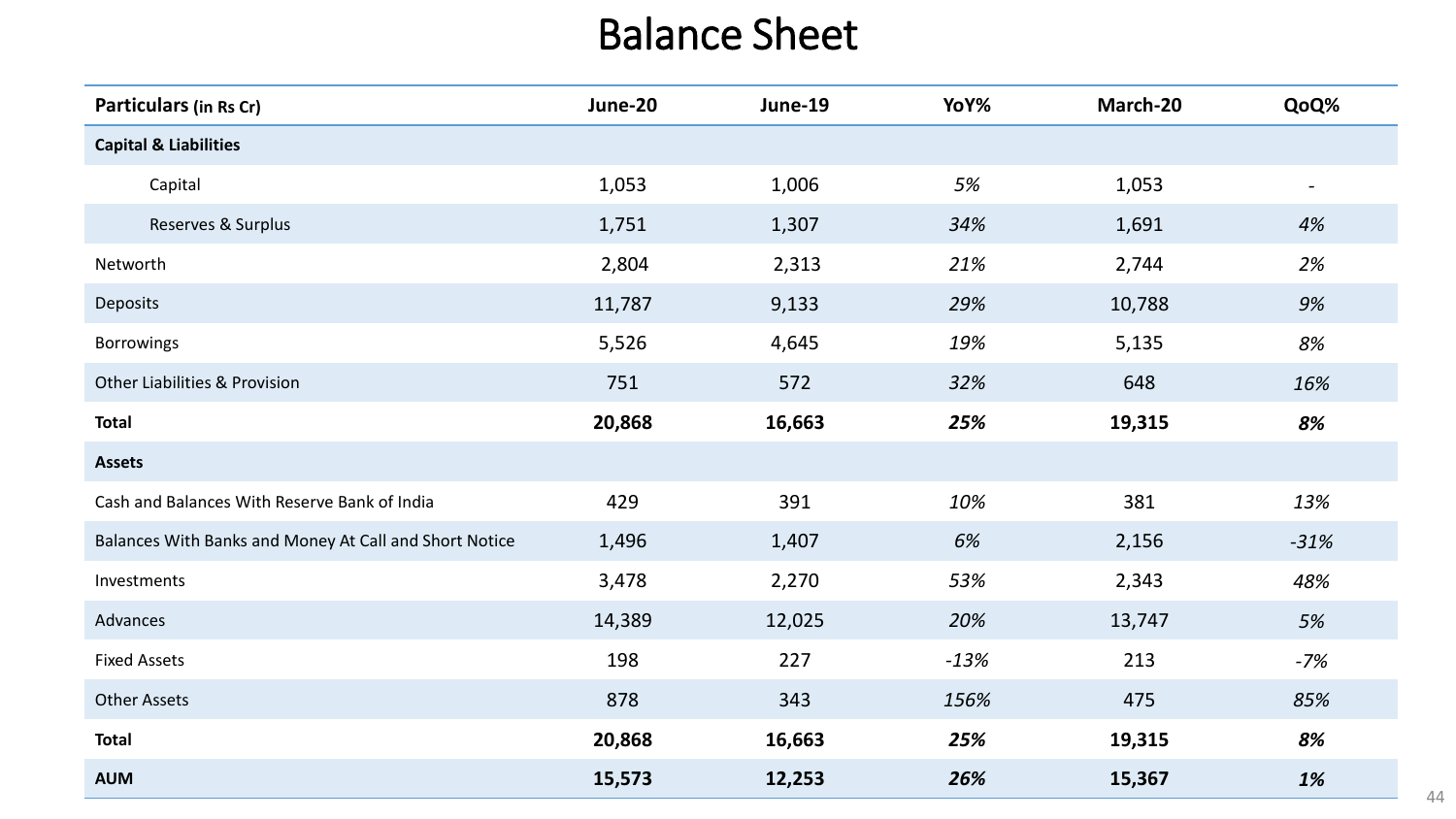### Profit & Loss Statement

| <b>Particulars (in Rs Cr)</b>                              | Q1FY21         | <b>Q1FY20</b>  | YoY%                     | <b>Q4FY20</b>  | QoQ%                     |
|------------------------------------------------------------|----------------|----------------|--------------------------|----------------|--------------------------|
| Interest Income from Loans                                 | 661            | 550            | 20%                      | 668            | $-1%$                    |
| Interest Income on Fixed Deposits with Banks               | 44             | 39             | 13%                      | 37             | 19%                      |
| Interest Income on SLR & Non SLR Investment and Call Money | 16             | 14             | 14%                      | 21             | $-20%$                   |
| <b>Total Interest Income</b>                               | 721            | 603            | 20%                      | 726            | $-1%$                    |
| <b>Finance Cost</b>                                        |                |                |                          |                |                          |
| Interest on deposits                                       | 209            | 168            | 24%                      | 201            | 4%                       |
| Interest on RBI / inter-bank borrowings                    | $\overline{4}$ | $\overline{7}$ | $-43%$                   | 6              | $-33%$                   |
| Other interest                                             | 104            | 91             | 14%                      | 95             | 11%                      |
| <b>Net Finance Cost</b>                                    | 317            | 266            | 19%                      | 302            | 5%                       |
| <b>Net Interest Income</b>                                 | 404            | 337            | 20%                      | 424            | $-5%$                    |
| <b>Other Income</b>                                        |                |                |                          |                |                          |
| Processing and Other Fees                                  | 11             | 38             | $-71%$                   | 44             | $-75%$                   |
| Interest on Securitization / Assignment                    | $\mathbf 0$    | $\overline{4}$ | $-100%$                  | $\mathbf{1}$   | $-100%$                  |
| PSLC Fee Income                                            | 0              | $\mathbf 0$    | $\overline{\phantom{a}}$ | 9              | $-100%$                  |
| Gain on Sale of G-Secs                                     | $\overline{4}$ | $\overline{0}$ | $\overline{\phantom{a}}$ | $\overline{2}$ | 100%                     |
| ATM Acquirer Fee Income & TPP Income                       | 10             | 6              | 67%                      | 10             | $\overline{\phantom{a}}$ |
| Others                                                     | 5              | 11             | $-64%$                   | 8              | $-50%$                   |
| <b>Total Other Income</b>                                  | 30             | 59             | $-49%$                   | 74             | $-59%$                   |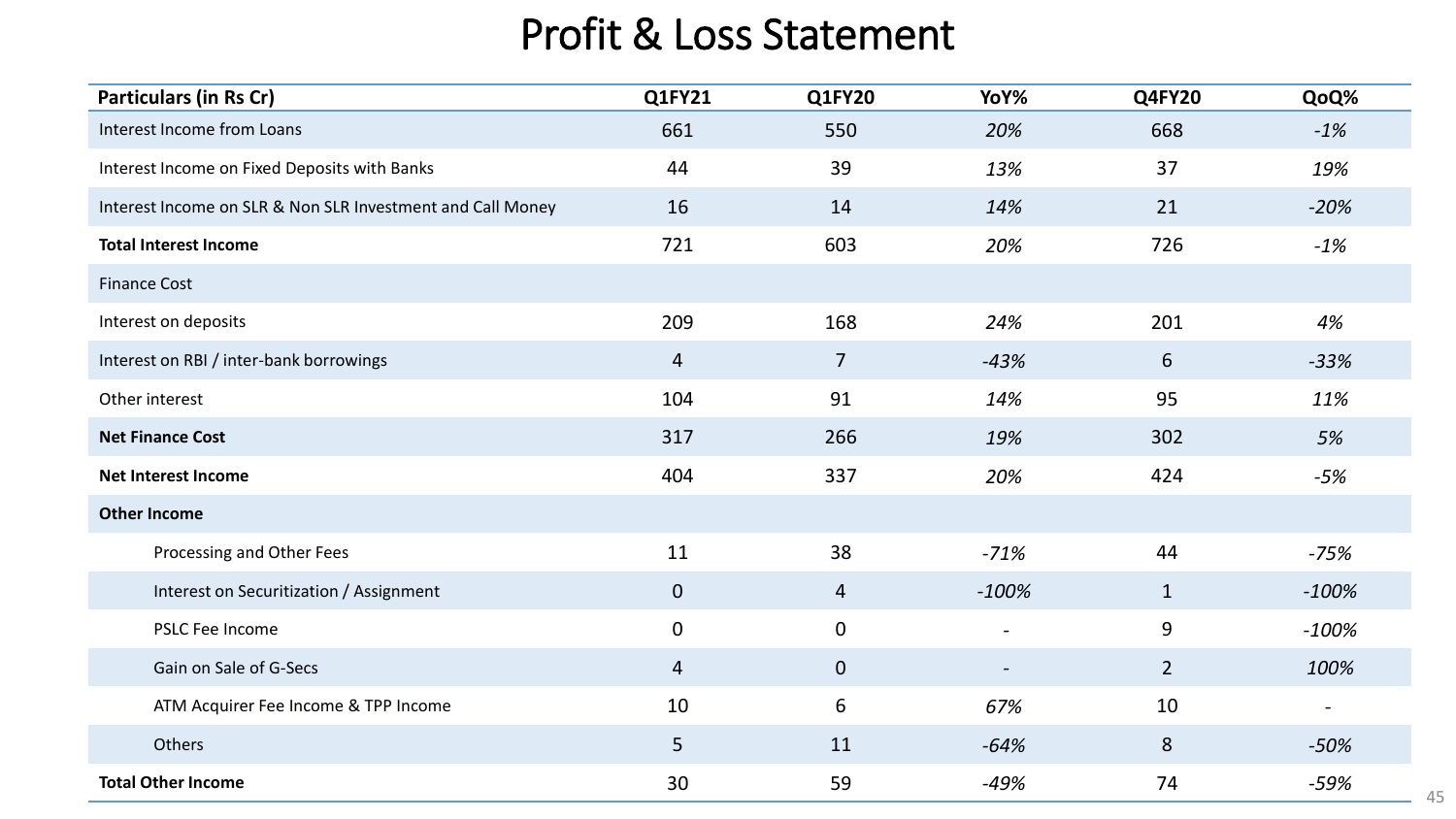#### Profit & Loss Statement

| <b>Particulars (in Rs Cr)</b>      | <b>Q1FY21</b> | <b>Q1FY20</b> | YoY%   | <b>Q4FY20</b> | QoQ%   |
|------------------------------------|---------------|---------------|--------|---------------|--------|
| <b>Net Income</b>                  | 434           | 396           | 10%    | 498           | $-13%$ |
| <b>Employee Cost</b>               | 191           | 166           | 15%    | 187           | 2%     |
| Opex                               | 97            | 107           | $-9%$  | 123           | $-20%$ |
| <b>Total Operating Expenditure</b> | 288           | 273           | 5%     | 310           | $-7%$  |
| PBT before provision & Write-off   | 146           | 123           | 19%    | 188           | $-22%$ |
| <b>Credit Cost</b>                 | 68            | 31            | 119%   | 130           | $-48%$ |
| <b>PBT</b>                         | 78            | 92            | $-16%$ | 58            | 33%    |
| Taxes                              | 18            | 33            | $-48%$ | 15            | 13%    |
| <b>PAT</b>                         | 60            | 59            | 2%     | 43            | 40%    |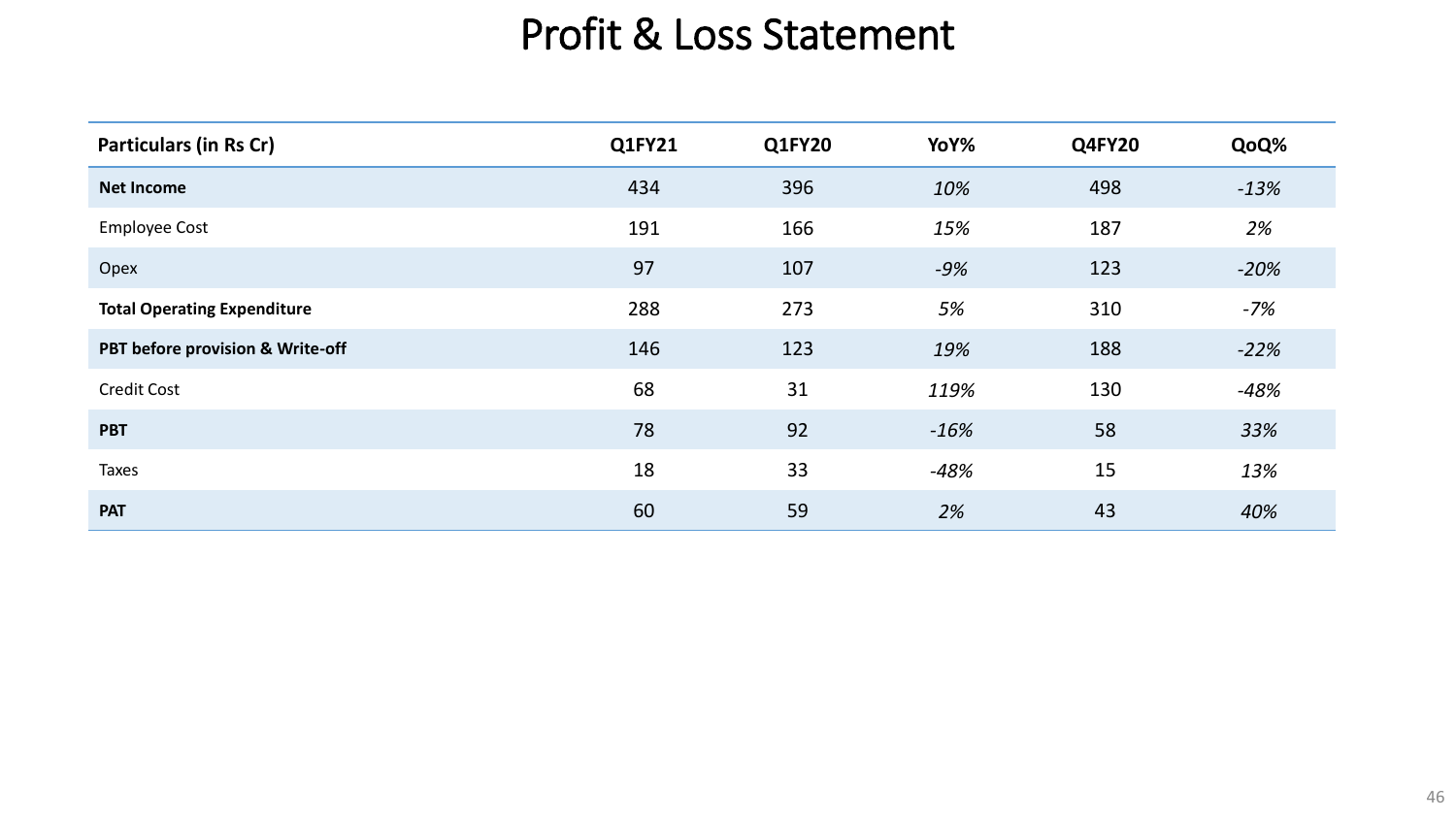### Key Ratio

| <b>Key Ratio</b>               | 2018   | 2019   | 2020   | Q1FY21 |
|--------------------------------|--------|--------|--------|--------|
| Yield on "On book" Advances    | 20.47% | 19.13% | 18.90% | 18.81% |
| Cost of funds                  | 8.36%  | 8.13%  | 7.97%  | 7.63%  |
| Lending spread                 | 12.11% | 11.00% | 10.93% | 11.18% |
| NIM on Interest Earning assets | 9.02%  | 8.55%  | 9.11%  | 8.63%  |
| <b>GNPA</b>                    | 2.68%  | 2.53%  | 2.72%  | 2.68%  |
| <b>Credit Cost</b>             | 2.65%  | 1.07%  | 1.93%  | 1.94%  |
| <b>Provision Coverage</b>      | 47.07% | 43.38% | 45.22% | 48.79% |
| <b>NNPA</b>                    | 1.46%  | 1.44%  | 1.50%  | 1.39%  |
| <b>ROA</b>                     | 0.30%  | 1.45%  | 1.39%  | 1.20%  |
| <b>ROE</b>                     | 1.57%  | 9.85%  | 9.84%  | 8.72%  |

Notes: NIM on Interest Earning Assets = Net interest income [excluding securitization] as a % of avg. income earning assets | Lending spread = [Yield on "On book" advances in %] – [Cost of Funds in %] | Credit Cost = Provision cost as a % of average 'On Book' advances | GNPA = including IBPC